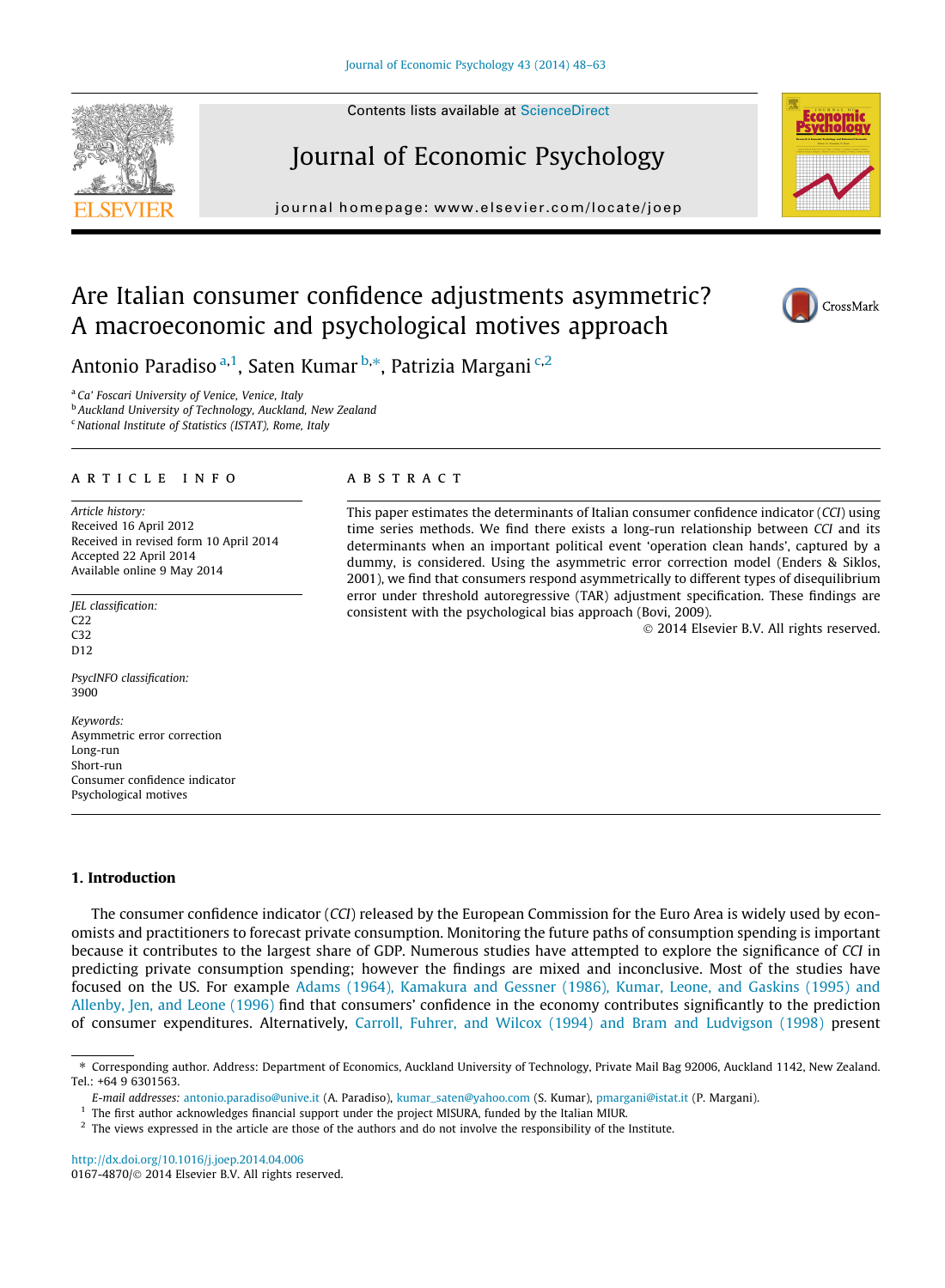evidence that CCI can improve the short-term forecast of consumption to a limited extent, while [Croushore \(2005\)](#page-14-0) finds that CCI is completely ineffective in explaining future consumption patterns. In the case of Italy, existing evidence shows that CCI has a good forecasting performance. [Dreger and Kholodilin \(2011\)](#page-14-0) investigate the role of CCI in predicting private consumption expenditure for various countries; for Italy, the gains in predicting capacity are about 20%. [Malgarini and Margani \(2007\)](#page-15-0) show that the lagged values of CCI can improve the short-run behavior of Italian consumption expenditure.

This paper investigates the determinants of CCI for Italy over the period 1985m1–2010m10. The key variables used are CCI, short-term interest rate  $(i)$ , industrial production index  $(IP)$  and the gap between perceived and measured inflation (DINF). The unit root tests indicate that CCI and DINF (i and IP) are stationary (non-stationary) in their levels and therefore we apply time series techniques that deal with the mixture of  $I(1)$  and  $I(0)$  variables to estimate the relationship between CCI and its determinants. The contribution of this paper is twofold. First, we find there exists a long-run relationship between CCI, i, IP and DINF when an important political event 'operation clean hands', captured by a dummy, is considered. We employ [Pesaran, Shin, and Smith's \(2001\)](#page-15-0) autoregressive distributed lag model (ARDL) and the London School of Economics (LSE) Hendry's general to specific (GETS) [\(Hendry, 1995\)](#page-15-0) time series techniques and we attain consistent results across the two methods. Second, using the asymmetric error correction model ([Enders & Siklos, 2001](#page-14-0)), we find that consumers respond asymmetrically to different types of disequilibrium error under threshold autoregressive (TAR) adjustment specification. These findings are consistent with the psychological bias approach ([Bovi, 2009\)](#page-14-0). The above finding of threshold cointegration is quite surprising because CCI is a stationary dependent variable. Our intuition is that because some explanatory variables are non-stationary and hence cointegrated with each other, perhaps this may be the reason for existence of a threshold cointegration in the CCI model.

This paper is organized as follows. Section 2 provides a brief overview of the drivers of CCI and psychological sensitivity. Section [3](#page-2-0) presents the data description and the unit root test results. Section [4](#page-4-0) provides the methodological insights of symmetric and asymmetric models used in the empirical analysis. Section [5](#page-7-0) details the empirical results. Section [6](#page-11-0) concludes.

#### 2. Consumer confidence drivers and psychological sensitivity

The CCI reflects public opinion about the state of the economy. This indicator is the arithmetic average of balances (over the next 12 months) of household finances, economic conditions, unemployment expectations and savings (see [European Commission, 2007](#page-14-0) for details). [Katona \(1975\)](#page-15-0) argued that CCI is affected by economic and non-economic (psychological) factors. Since then several attempts have been made to investigate about the robust determinants of CCI. A first group of studies considered only the economic variables (for example, inflation, unemployment and interest rates) to explain the formation of consumers' confidence, for instance see [Golinelli and Parigi \(2004, 2005\) and](#page-15-0) [Vuchelen \(2004\)](#page-15-0). A second group of studies examined the CCI determinants using some international and/or socio-political factors, for example [Vuchelen \(1995\), De Boef and Kellstedt \(2004\), Malgarini and Margani \(2007\) and Ramalho,](#page-15-0) [Caleiro, and Dionfsio \(2011\).](#page-15-0) Among the above studies, [Golinelli and Parigi \(2004, 2005\) and Malgarini and Margani](#page-15-0) [\(2007\)](#page-15-0) used Italian data.

[Golinelli and Parigi \(2004\)](#page-15-0) estimated a vector autoregressive (VAR) model for G7 countries over the period 1970Q1–  $2002Q1<sup>3</sup>$  For Italy, they found a long-run relationship between CCI, inflation and the employment ratio. In another paper, [Golinelli and Parigi \(2005\)](#page-15-0) found an unstable cointegrating relationship of CCI in Italy. Further, they asserted that including the inflation gap instead of inflation rate is crucial to attain a stable long-run relationship. [Malgarini and Margani \(2007\)](#page-15-0) estimated the CCI model in first difference form over the period 1980Q1–2004Q4. They included explanatory variables such as GDP growth, interest rate, nominal exchange rate, debt-to-GDP-ratio and a series of dummy variables to capture the political electoral events and relevant international facts. Their findings suggested that consumer sentiment plays an important role in explaining consumption patterns of Italian households.

Empirical literature is silent on how consumers adjust their economic climate perception. In the context of psychology, permanent and widespread psychological biases affect both the subjective probability of future economic events and their retrospective interpretation [\(Bovi, 2009\)](#page-14-0). Cognitive bias is defined as errors in the way the mind processes information causing the human brain to draw incorrect conclusions. These biases are common outcome of human thought in decision making ([Tversky & Kahneman, 1974](#page-15-0)). Examples of cognitive biases in economic decision making are anchoring ([Ariely,](#page-14-0) [Loewenstein, & Prelec, 2003\)](#page-14-0), availability heuristic [\(Sedlmeier, Hertwig, & Gigerenzer, 1998](#page-15-0)), conjuction fallacy [\(Charness,](#page-14-0) [Karni, & Levin, 2010\)](#page-14-0), false consensus effect [\(Engelmann & Strobel, 2000\)](#page-14-0), confirmation bias ([Jones, 2008\)](#page-15-0), endowment effect and status quo bias ([Ert & Erev, 2008\)](#page-14-0), hyperbolic discounting [\(Benhabib, Bisin, & Schotter, 2010\)](#page-14-0), optimism bias [\(Bracha &](#page-14-0) [Brown, 2012\)](#page-14-0), escalation of commitment and sunk cost fallacy ([Camerer & Weber, 1999](#page-14-0)), money illusion ([Fehr & Tyran,](#page-14-0) [2007\)](#page-14-0), overconfidence [\(Moore & Healy, 2008](#page-15-0)), self-serving bias [\(Offerman, 2002\)](#page-15-0), illusion of control ([Charness & Gneezy,](#page-14-0) [2010\)](#page-14-0) and Gambler's fallacy ([Huber, Kirchler, & Stöckl, 2010\)](#page-15-0). For a brief survey on cognitive biases in decision making process, see [Hilbert \(2012\).](#page-15-0)

One of the most studied biases in the information processing literature is the anchoring and adjustment effect, see [Epley](#page-14-0) [and Gilovich \(2004, 2006\) and Mussweiler, Englich, and Strack \(2004\).](#page-14-0) Anchoring is a form of cognitive bias that affects

<sup>&</sup>lt;sup>3</sup> Australia is also included in their sample.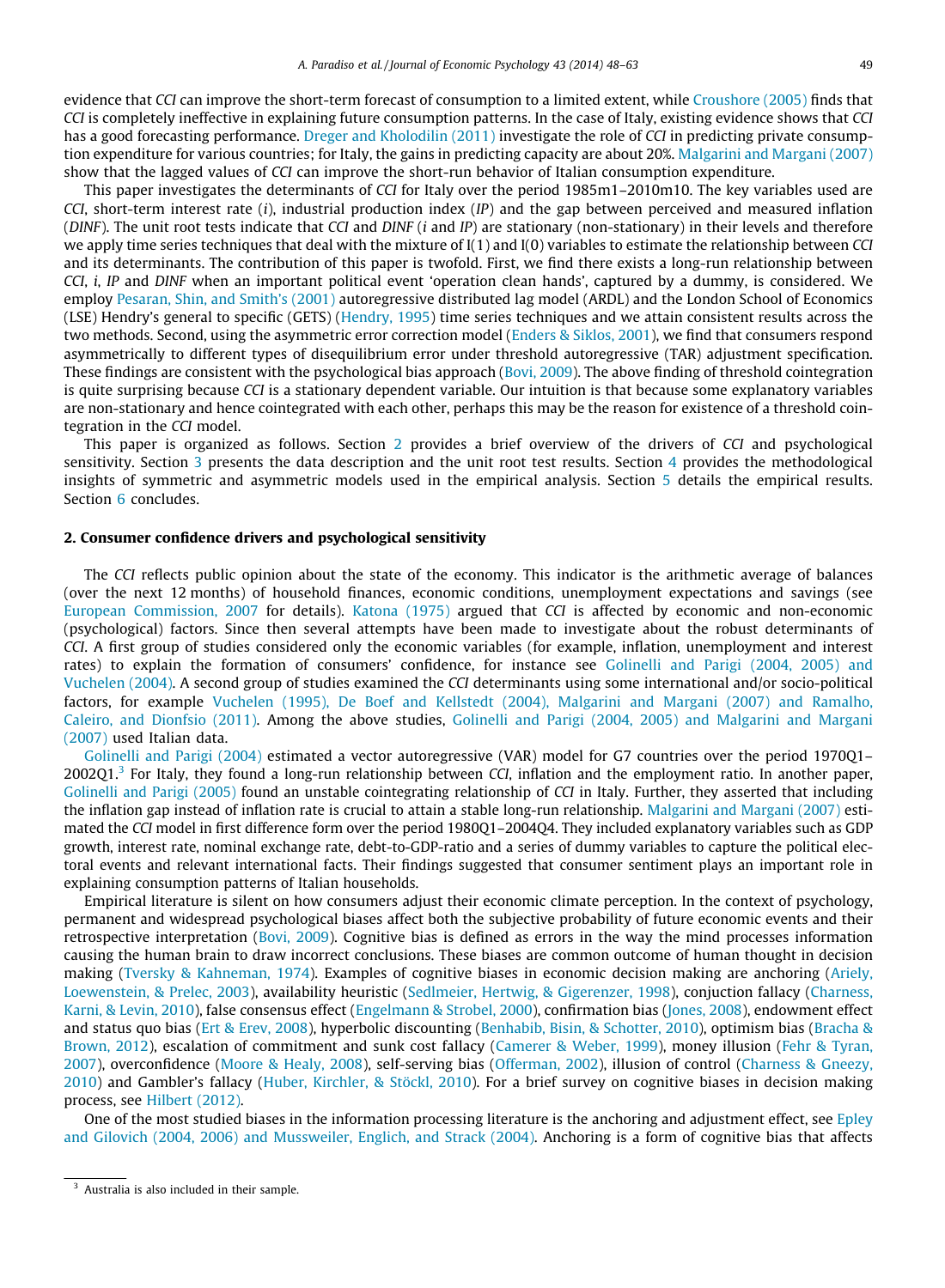<span id="page-2-0"></span>judgments under uncertainty. Starting from an initial value agents seem to use this as an 'anchor', hence adjusting it to reach a more plausible value, even if the anchor is incorrect. The adjustment is frequently insufficient and so the final value is biased [\(Tversky & Kahneman, 1974](#page-15-0)).

From our perspective, anchoring occurs when agents form their confidence by adjusting from a starting point to yield a final point given by the long-run equilibrium. The starting point is the result of a partial computation of external news. The implication is that the confidence revisions are not smooth or continously adjusted. Rather, there may be a region of confidence in which there is a diminished incentive for adjustment by consumers. Confidence outside this region may instead bring swift adjustments. Accordingly, the econometric analysis needs to accommodate this potential non-linearity. A simply way to measure this bias empirically is to study the presence of asymmetry in the error correction process with respect to an equilibrium level. An optimistic consumer has a slow adjustment (i.e., confidence is anchored to higher levels) when disequilibrium is above the threshold (due to favorable news). Alternatively, a consumer has a quick recovery when disequilibrium is below the threshold (due to unfavorable news).

This paper investigates the presence of bias in the consumers' confidence. Application of the TAR specification shows that consumers tend to recover their confidence very quickly in the presence of unfavorable news. This implies that consumers' confidence is anchored on over-optimistic values which are consistent with other studies that agents are optimistically biased [\(Madsen, 1994; Tanner & Carlson, 2009\)](#page-15-0).

#### 3. Data description

We use monthly data for Italy. Following [Golinelli and Parigi \(2004, 2005\)](#page-15-0), we transform the CCI as an index number (1995 = 100) and express it in the log-level form. Data on CCI is extracted from the European Commission survey database. It is based on the framework of the Joint Harmonised EU Programme of Business and Consumer Surveys for the period January 1985–October 2010. This indicator is defined as the arithmetic average of balances about four questions referring to the next twelve months, i.e. household financial situation, general economic conditions, unemployment and savings. Balances are calculated as the weighted difference between the percentages of respondents giving positive and negative replies; neu-tral answers are ignored [\(European Commission, 2007\)](#page-14-0).<sup>4</sup> The other variables include IP, DINF and *i*. IP is expressed in log (multiplied with 100). DINF is calculated after normalizing the two measures of inflation (perceived and actual inflation),  $i$  is not transformed in any way, i.e. expressed in level. Details on data construction and sources are provided in [Table A1](#page-12-0) in [Appendix](#page-12-0) [A](#page-12-0). A plot of the CCI is also plotted in [Appendix A](#page-12-0) ([Fig. A1](#page-13-0)).

The rationale for selecting the above variables (CCI, IP and DINF) is as follows. [Praet and Vuchelen \(1989\)](#page-15-0) provided some useful discussion about the consumer confidence and interest rates. They argued that the confidence of individuals decreases as interest rate rises. In the same vein, higher interest rate raises the cost of capital, thereby increasing the liquidity constraints and the tightness in the credit markets. Industrial production is used as a proxy for GDP. $5$  To this end, a rise in GDP or its growth rate increases consumers' confidence, that is, consumers expect higher employment and income and so they become optimist about the future prospects of the economy. [Golinelli and Parigi \(2005\)](#page-15-0) argued that Italian households are concerned about the perceived inflation rates exceeding the expected official rates. In such situations, the confidence of consumers declines due to the decline in the purchasing power of income.

We construct a set of dummy variables to be used in our estimations. We construct a dummy ( $DUM_{92-94}$ ) to capture some important political events in Italy. $6$  The period 1992m9–1994m3 is characterized by some important facts in the Italian political scenario. In 1992 a pool of Italian magistrates began the investigations so called 'operation clean hands' against the Italian political corruption. The first clamorous event of this operation was the suicide of the Socialist Deputy Sergio Moroni in September 1992. Following this episode, a series of events took place until 1994. For example, Berlusconi entered the politics in March 1994 and this influenced agents' confidence. According to [Malgarini and Margani \(2007\)](#page-15-0), political events may have a psychological impact on individuals.

The commitments' crisis in the Exchange Rate Mechanism (ERM) of the European Monetary System (EMS) effectively starts in September 1992 but it has a longer duration compared to our dummy ( $\text{DUM}_{92-94}$ ). The Italian Lira was forced to

<sup>4</sup> For a comprehensive description, see [Appendix A.](#page-12-0)

<sup>5</sup> Monthly data on GDP is not available.

 $6$  Our 'operation clean hands' dummy DUM<sub>92\_94</sub> is not ad-hoc dummy and covers a period of hostility (against political system), uncertainty and pessimism about the future diffused in the public opinion ([Bull & Newell, 2005\)](#page-14-0). With clean hands operation, Italian magistrates revealed the specifics of an institutionalized systems of bribes through which profits from state-owned enterprises had flowed to political officials. With the majority of Italy's ruling political class under investigation, uncertainty and pessimism spread throughout the country. Moroni's death, for confession in the suicide letter to the President of the Chamber of Deputies and his violent suicide act (rifle shot), has had an important impact on public opinion. In addition, the news and media played an important role in influencing public opinion during clean hands operation. Some of the previous episodes correlated to clean hands operation, comprised the politician Mario Chiesa's arrest in February 1992, had only a limited diffusion by media. In this phase of unoptimistic climate, Berlusconi's political entrance was perceived by Italian people as the 'new' and alternative respect to the old political class [\(Bull & Newell, 1995](#page-14-0)). His victory corresponds de facto to the end of Italy's First Republic and the end of transaction period perceived by electorate ([Bull & Newell, 1995\)](#page-14-0). It is not surprising that political events are more important in influencing the expectations and behavior of agents than some economic events, such as ERM crisis of 1992. Italy historically is characterized by weak and unstable political system. Italian governments in the post war period are characterized by political instability, scandal, and corruption. Studies that examined the Italian financial markets found that political events are particularly important compared to economic events (such as ERM crisis) in influencing the asset prices [\(Fratzscher & Stracca, 2009\)](#page-15-0).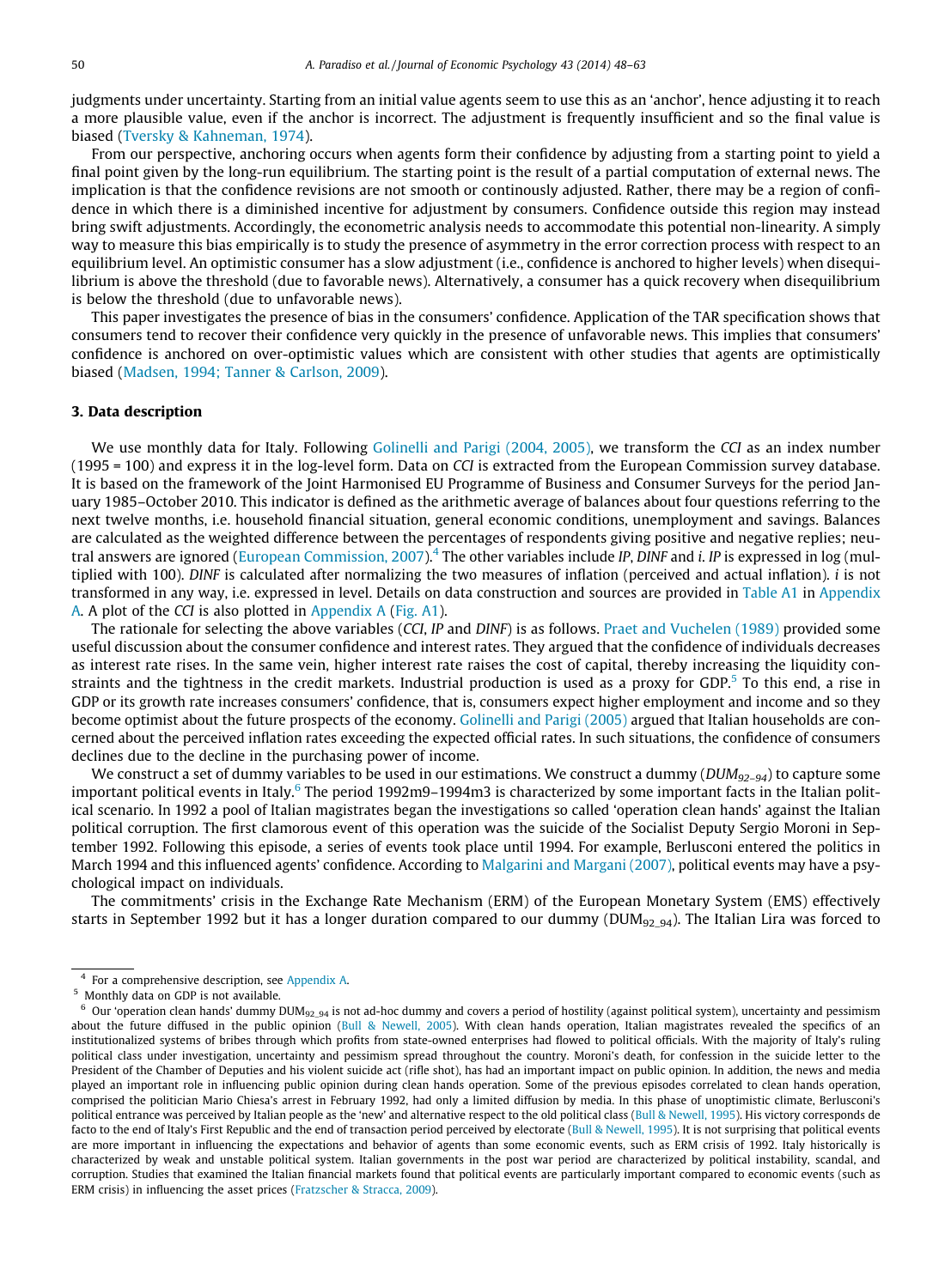#### <span id="page-3-0"></span>Table 1

Dummy variables entering in the short-run.

| Events                                                                           | Label          | Specification                                            |
|----------------------------------------------------------------------------------|----------------|----------------------------------------------------------|
| Political electoral events                                                       |                |                                                          |
| General elections held on June 1987                                              | DUP87M6        | $1987m5 = 1$ , $1987m6 = 1$ , $1987m7 = 1$ ; 0           |
|                                                                                  |                | elsewhere                                                |
| General elections held on April 1992                                             | <b>DUP92M4</b> | $1992m3 = 1$ , $1992m4 = 1$ , $1992m5 = 1$ ; 0           |
|                                                                                  |                | elsewhere                                                |
| General elections held on March 1994                                             | DUP94M3        | $1994m2 = 1$ , $1994m3 = 1$ , $1994m4 = 1$ ; 0           |
|                                                                                  |                | elsewhere                                                |
| General elections held on April 1996                                             | DUP96M4        | $1996m3 = 1$ , $1996m4 = 1$ , $1996m5 = 1$ ; 0           |
|                                                                                  |                | elsewhere                                                |
| General elections held on May 2001                                               | DUP01M5        | $2001m4 = 1$ , $2001m5 = 1$ , $2001m6 = 1$ ; 0 elsewhere |
| General elections held on April 2006                                             | DUP06M4        | $2006m3 = 1, 2006m4 = 1, 2006m5 = 1; 0$ elsewhere        |
| General elections held on April 2008                                             | DUP08M4        | $2008m3 = 1, 2008m4 = 1, 2008m5 = 1; 0$ elsewhere        |
| Important domestic and international events                                      |                |                                                          |
| Libyan missile attack against the Italian island of Lampedusa/Chernobyl nuclear  | DUI86M4        | $1986m4 = 1$ , $1986m5 = 1$ ; 0 elsewhere                |
| disaster                                                                         |                |                                                          |
| Nuclear power referendum                                                         | DUI87M11       | $1987m10 = 1$ , $1987m11 = 1$ , $1987m12 = 1$ ; 0        |
|                                                                                  |                | elsewhere                                                |
| Berlin wall fall                                                                 | DUI89M11       | $1989m10 = 1$ , $1989m11 = 1$ , $1989m12 = 1$ ; 0        |
|                                                                                  |                | elsewhere                                                |
| Invasion of Kuwait (first Iraq war)                                              | DUI90M8        | $1990m8 = 1$ , $1990m9 = 1$ , , $1991m3 = 1$ ; 0         |
|                                                                                  |                | elsewhere                                                |
| End of communist regime in Russia                                                | DUI91M12       | $1991m12 = 1$ , $1992m1 = 1$ ; 0 elsewhere               |
| Italy enters in the Eurozone                                                     | DUI99M1        | $1999m1 = 1$ , $1999m2 = 1$ ; 0 elsewhere                |
| Kosovo conflict                                                                  | DUI99M3        | $1999m3 = 1$ , $1993m2 = 1$ , , $1999m6 = 1$ ; 0         |
|                                                                                  |                | elsewhere                                                |
| Terrorist attack of 11 September                                                 | DUI01M9        | $2001m9 = 1$ , $2009m10 = 1$ ; 0 elsewhere               |
| The Euro begins circulation                                                      | <b>DUI02M1</b> | $2002m1 = 1$ , $2002m2 = 1$ ; 0 elsewhere                |
| Second Iraq war                                                                  | DUI03M3        | $2003m3 = 1$ , $2003m4 = 1$ ; 0 elsewhere                |
| Parliament approves law criminalizing illegal immigration and allowing citizens' | DUI09M6        | $2009m6 = 1$ , $2009m7 = 1$ , $2009m8 = 1$ ; 0 elsewhere |
| patrols                                                                          |                |                                                          |

exit the ERM in September 1992 before rejoining it in November 1996. The length of this currency crisis is not compatible with our dummy used in the long-run relation ( $DUM_{92-94}$ : September 92–March 94).

Moreover, we construct dummies to capture the political electoral events and some other important domestic and international facts that occurred during the period under investigation (1985m1–2010m10). These events are considered to have only the short-run effects (see [Malgarini & Margani, 2007; Ramalho et al., 2011](#page-15-0)). These dummies are presented in Table 1.

Political events are assumed to have an effect one month before and after considering that electoral campaigns (before election) and government formation and programme explanations (after election) may influence consumers' confidence. A similar argument is for nuclear referendum. The political campaigns by political forces for sustaining favorable or unfavorable position with respect to nuclear power and the subsequent effect of political discussions in the aftermath could affect consumers' confidence. For Berlin wall fall, we consider that the impact begins before the effective war fall (November 1989) because mass demonstrations against the government and the system in East Germany began at the end of September and continued until November 1989. With regard to the Euro circulation, we assume that the effect can be prolonged for one month later with respect to the effective data entrance (January 2002), since people took time to understand the lira/euro exchange rate and the importance of single money in the Europe. Lampedusa attack/Chernobyl disaster are the two important events that overlap with each other. It is assumed that nuclear disaster has effects for an additional month; some environmental disaster information was communicated in the aftermath.

Law about illegal immigration was discussed in the Parliament for three months (May–July 2009). Regarding the signs of the domestic and international effects, we expect that the war conflicts and nuclear disaster (DUI86M4, DUI90M8, DUI99M3, DUI01M9, DUI03M3) have negative impacts. The fall of oppressive political regimes (DUI89M11, DUI91M12) is expected to have a positive effect whereas the others (DUI87M11, DUI02M1, DUI09M6) are undefined a priori, i.e. the effect depends on the personal interpretation of the event. For the political electoral events, the sign also depends on the political views of the individuals.

In our estimation, DUM<sub>92\_94</sub> enters in the long-run relationship of CCI. When DUM<sub>92\_94</sub> is excluded from the long-run relationship, there occurs a large outlier in the mean reverting mechanism. Visual inspection of the long-run residuals shows that there are no structural changes (see [Fig. A3](#page-13-0) in [Appendix A\)](#page-12-0).<sup>7</sup> It is evident that there is only one large departure in the mean reverting process of residuals in correspondence of 1992:09–1994:03 (i.e., our 'clean hands' dummy). To this end, it is

We attempt to estimate the long-run relationship substituting the DUM<sub>92\_94</sub> with a break dummy (DUMBREAK = 0 if  $t$  < September 2009 and 1 elsewhere). Results indicate that this break dummy is not statistically significant confirming that operation clean hands is only a temporary dummy.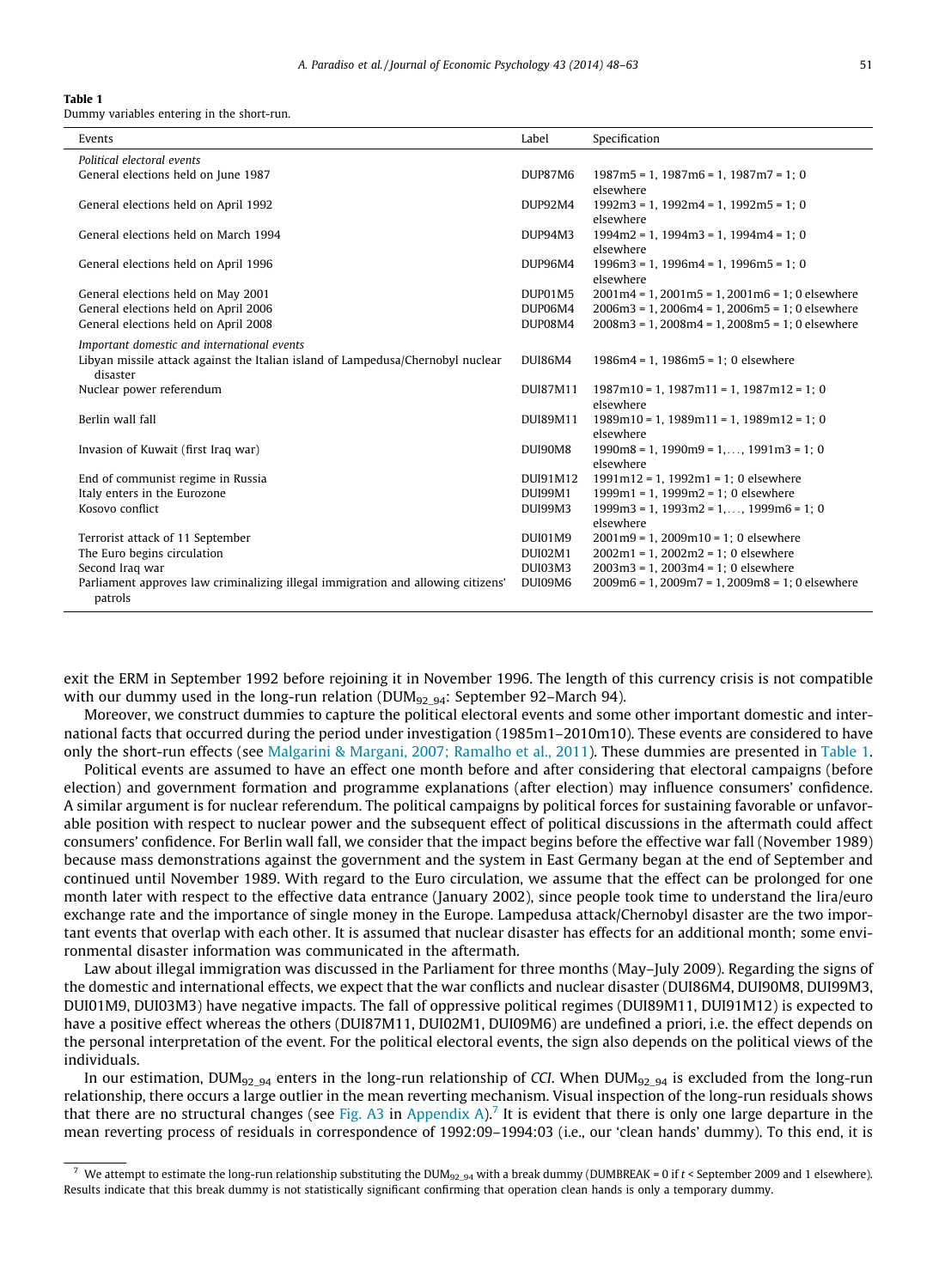<span id="page-4-0"></span>sufficient to consider DUM<sub>92\_94</sub> to recover the mean reverting process over the sample period. The other dummies generally enter the short-run equations.<sup>8</sup> The international events received enormous media coverage. We choose these events (i.e., invasion of Kuwait, the Kosovo war, the terrorist attack of 11 September, the Euro circulation) following [Malgarini and Margani](#page-15-0) [\(2007\)](#page-15-0). Chernobyl disaster (which coincides with another important event, i.e. Lampedusa attack) was widely reported by Italian media and had a great impact on Italy influencing the anti-nuclear power movement inducing a popular referendum (Nuclear power referendum) that brought to the closure of all the existing nuclear stations [\(Koopmans & Duyvendak, 1995\)](#page-15-0). The fall of Berlin wall and the end of communist regime had a huge and immediate impact on Italian political scenario ([Bull](#page-14-0) [& Newell, 1993](#page-14-0)) and consequently influenced agents' electorate. The second Iraq war and the decision of Italian government to take part was widely unpopular. The problem of immigrants and foreigners coming from the ex-Eastern-European-Bloc and from the African and Asian countries has exacerbated in Italy (see [Triandafyllidou, 1999\)](#page-15-0). Anxiety about the possible negative consequences of immigration on unemployment, on the one hand, and fear that the distinctiveness of Italian cultural identity might be blurred because of the influence of a large numbers of foreigners, on the other hand, led to significant negative opinions by population with regards to immigrants, with peaks of negative events against immigrants (see [Calavita, 1994\)](#page-14-0). For these reasons the introduction of a more rigid law against immigration was perceived positively by the Italian population.

#### 4. Methods and specifications

#### 4.1. Unit root tests

The integrated order of the time series is investigated by using the generalized least squares (GLS) based unit root test proposed by [Carrion-i-Silvestre, Kim, and Perron \(2009\)](#page-14-0) (henceforth CKP). This test assumes multiple structural breaks under both the null and the alternative hypotheses. CKP considered the feasible point optimal statistic of [Elliott, Rothenberg, and](#page-14-0) [Stock \(1996\)](#page-14-0) and the class of M-tests introduced in [Stock \(1999\)](#page-15-0) and analyzed in [Ng and Perron \(2001\).](#page-15-0) The feasible point optimal statistic is given by:

$$
P_T^{\rm gls}(\lambda^0) = \{ S(\bar{\alpha}, \lambda^0) - \bar{\alpha} S(1, \lambda^0) \} / s^2(\lambda^0)
$$
\n(1)

where  $\lambda$  is the estimate of the break fraction,  $\bar\alpha=1+\bar c/T$  ( $\bar c$  is the noncentrality parameter) and  $s^2(\lambda^0)$  is an estimate of the spectral density at frequency zero of  $v_t$ . The M-class of tests is defined by:

$$
MZ_{\alpha}^{GLS}(\lambda^0) = (T^{-1}\tilde{y}_T^2 - s(\lambda^0)^2) \left(2T^{-2} \sum_{t=1}^T \tilde{y}_{t-1}^2\right)^{-1}
$$
(2)

$$
MSB^{GLS}(\lambda^0) = \left(s(\lambda^0)^{-2}T^{-2}\sum_{t=1}^T \tilde{y}_{t-1}^2\right)^{1/2}
$$
 (3)

$$
MZ_t^{GLS}(\lambda^0) = (T^{-1}\tilde{y}_T^2 - s(\lambda^0)^2) \left(4s(\lambda^0)^2 T^{-2} \sum_{t=1}^T \tilde{y}_{t-1}^2\right)^{-1/2}
$$
(4)

with  $\tilde{y}_t = y_t - \hat{\psi}' z_\zeta(\lambda^0)$ , where  $\hat{\psi}$  minimizes the objective function (see Eq. (4) in [Carrion-i-Silvestre et al., 2009, p. 1759](#page-14-0)). For definition of  $s(x^0)^2$ , see [Eq. \(6\)](#page-5-0) in [Carrion-i-Silvestre et al. \(2009, p. 1759\)](#page-14-0). Another statistic is a modified feasible point optimal test defined by:

$$
MP_T^{GLS}(\lambda^0) = \left[ c^{-2} T^2 \sum_{t=1}^T \tilde{y}_{t-1}^2 + (1 - \bar{c}) T^{-1} \tilde{y}_t^2 \right] / s(\lambda^0)^2 \tag{5}
$$

[Perron \(1989\)](#page-15-0) showed that the ability to reject a unit root decreases when the stationary alternative is true and an exist-ing structural break is ignored. Since the work of [Perron \(1989\),](#page-15-0) a number of structural break-based unit root tests have been developed in the time series literature, for example, [Zivot and Andrews \(1992\), Lee and Strazicich \(2003\) and Lumsdaine and](#page-15-0) [Papell \(1997\),](#page-15-0) among others. The CKP test is attractive compared to other structural break-based unit root tests because it allows for multiple breaks in the level and/or slope of the trend function under both the null and alternative hypotheses. This test also presents several tests (class of M-tests) which makes it easier to check for robustness of the results. Gauss 12.0 is used to perform the CKP test.

<sup>8</sup> The other two dummies (DUI89M11 (fall of the Berlin wall), DUI02M1 (Euro circulation)) enter only the short-run equations. We find that DUI02M1 is only a temporary dummy. DUI89M11 has no impact in the long-run and therefore it does not enter the ECM specification. DUM<sub>92\_94</sub> is the only dummy that is included in the long-run specification. Since all other dummies enter only the short-run equation, there is no problem of overlap because they capture only the short-run effects. Indeed, the short-run and long-run effects differ significantly. The partial overlap of dummies is common in econometric analysis. In addition, the partial overlap of political dummy events to important international events is not new, for example, [Clarke and Stewart \(1994\)](#page-14-0) overlap many political events of US economy to important international events such as Vietnam conflicts and Gulf War in their ECM formulation. However, overlap in our case is quite minimal because DUP94M3 is not included in the estimations.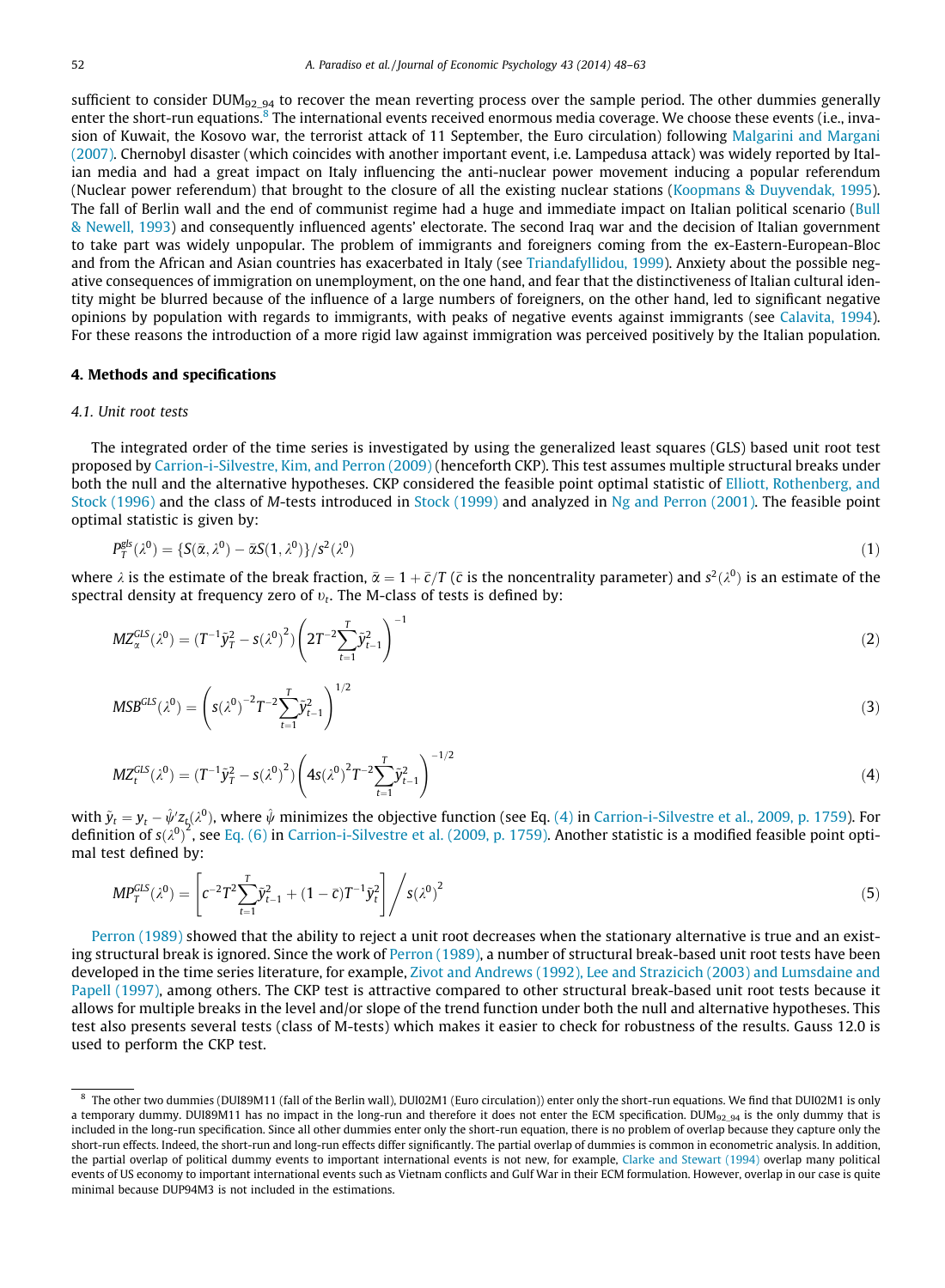#### <span id="page-5-0"></span>4.1.1. Symmetric specification

The long-run relationship of the symmetric version is specified as follows:

$$
CCI_t = \alpha + \beta i_t + \varsigma DINF_t + \omega IP_t + \kappa DUM_{92-94} + \tau TREND + \varepsilon_t \varepsilon_t \approx N(o, \sigma^2)
$$
\n(6a)

The unrestricted error correction version of Eq. (6a) is estimated using [Pesaran et al.'s \(2001\)](#page-15-0) ARDL technique. Given the fact that CCI is a stationary dependent variable and some of the explanatory variables may be non-stationary, the ARDL bounds testing technique can be used. In this case, non-stationary time series techniques may not produce robust results. Ideally, a multivariate time series technique would have been feasible, however, to the best of our knowledge there is no such technique developed yet that could be suitably used on stationary dependent variable and non-stationary regressors. With prior information about the expected direction of the long-run relationship among the variables (see for example, [Malgarini &](#page-15-0) [Margani, 2007\)](#page-15-0), CCI is treated as the dependent variable. For cointegration it is imperative that ACCI is modeled using the conditional unrestricted error correction model (ECM):

$$
\Delta CCI_{t} = \alpha + \theta CCI_{t-1} + \beta i_{t-1} + \varsigma DINF_{t-1} + \omega IP_{t-1} + \kappa DUM_{92-94} + \tau TREND + \sum_{k=1}^{p} \vartheta_{k} \Delta CCI_{t-k} + \sum_{l=0}^{q} \varphi_{l} \Delta i_{t-l} + \sum_{m=0}^{r} \delta_{m} \Delta DINF_{t-m} + \sum_{i=0}^{s} \psi_{i} \Delta IP_{t-i} + \sum_{j=1}^{N1} DUP_{j,t} + \sum_{h=1}^{N2} DUI_{h,t} \mu_{t}
$$
\n(6b)

where  $\theta$ ,  $\beta$ ,  $\varsigma$  and  $\omega$  are long-run multipliers. Lagged values of  $\Delta CCI$  and current and lagged values of  $\Delta i$ ,  $\Delta DINF$  and  $\Delta IP$  model the short-run dynamic structure. DUP and DUI are dummies for political and domestic/international events, respectively.

Applying the ARDL technique comprises two simple steps, see [Pesaran and Pesaran \(1997, p. 304\).](#page-15-0) The first step entails testing for the existence of a long-run relationship between the variables. The F tests are used to test for the existence of long-run relationships. When a long-run relationship is observed, the F test dictates which variable should be normalized. The asymptotic distributions of the F-statistics are non-standard under the null hypothesis of no cointegration relationship between the variables. The asymptotic critical values are provided in [Pesaran and Pesaran \(1997\)](#page-15-0). If the computed F values fall outside the inclusive band, a conclusive decision could be drawn without knowing the order of integration of the variables. More precisely, the empirical analyses show that if the computed F-statistics are greater than the upper bound critical value, the null hypothesis of no cointegration is rejected and there exists a long-run relationship between the variables. If the computed F-statistics are less than the lower bound critical value, the null of no long-run relationship is not rejected. In the second step of ARDL technique, an additional two-step procedure is required to estimate the model. In the first stage the lag order in the ARDL model by either the Akaike Information Criteria (AIC) or the Schwarz Bayesian Criteria (SBC) is determined. In the second stage, the cointegrating vector is estimated with the OLS, i.e., the long-run coefficients. Furthermore, the final step entails estimating a short-run dynamic ARDL model.

For the purpose of robustness, we also apply the GETS technique. This procedure estimates the long-run and short-run counterparts simultaneously as follows<sup>9</sup>:

$$
\Delta CCI_{t} = \lambda (CCI_{t-1} - \varphi_{0} - \varphi_{1}i_{t-1} - \varphi_{2}DINF_{t-1} - \varphi_{3}IP_{t-1} - \varphi_{4}DUM_{92-94} - \varphi_{5}TREND) + \sum_{i=1}^{n1} \varpi_{i}\Delta i_{t-i} + \sum_{j=1}^{n2} \theta_{j}\Delta IP_{t-j} + \sum_{m=1}^{n3} \vartheta_{m}\Delta DINF_{t-m} + \sum_{k=1}^{n4} \mu_{k}\Delta CCI_{t-k} + \sum_{k=1}^{N1} DUP_{k,t} + \sum_{l=1}^{N2} DUI_{l,t}
$$
\n(7)

where  $\lambda$  is the speed of adjustment. It is assumed that DUP and DUI have only short-run effects, therefore they are not included in Eq.  $(6a)$  but included in Eq.  $(7)$ . In this formulation it is expected that residuals of the long-run relation are stationary. Further,  $\lambda$  is expected to be less than zero and statistically significant. This parameter captures the negative feedback mechanism.

The long-run relationship is attained by imposing that all changes in the variables are zero and therefore Eq. (7) becomes:

$$
CCI^* = \varphi_0 + \varphi_1 i^* + \varphi_2 DINF^* + \varphi_3 IP^* + \varphi_4 DUM_{92-94} + \varphi_5 TREND
$$
\n(8)

#### 4.1.2. Asymmetric specification

Conventional cointegration tests with linear adjustment are inappropriate if the dynamic adjustment of consumer confidence exhibits non-linear behavior. According to [Enders and Granger \(1998\)](#page-14-0), the standard tests for cointegration have low power in the presence of mis-specified dynamics. In our case, linear specification would be inappropriate if the consumer confidence reacts more extensively to unfavorable changes than to comparable gains. Put simply, the standard tests for cointegration must be customized to account for the asymmetric behavior. According to [Enders and Granger \(1998\) and](#page-14-0) [Enders and Siklos \(2001\)](#page-14-0), a feasible way to introduce asymmetric adjustment is to allow the deviation from the long-run equilibrium behave as a threshold autoregressive (TAR) model. The simple version TAR model is:

 $9$  See [Rao \(2007\)](#page-15-0) for details.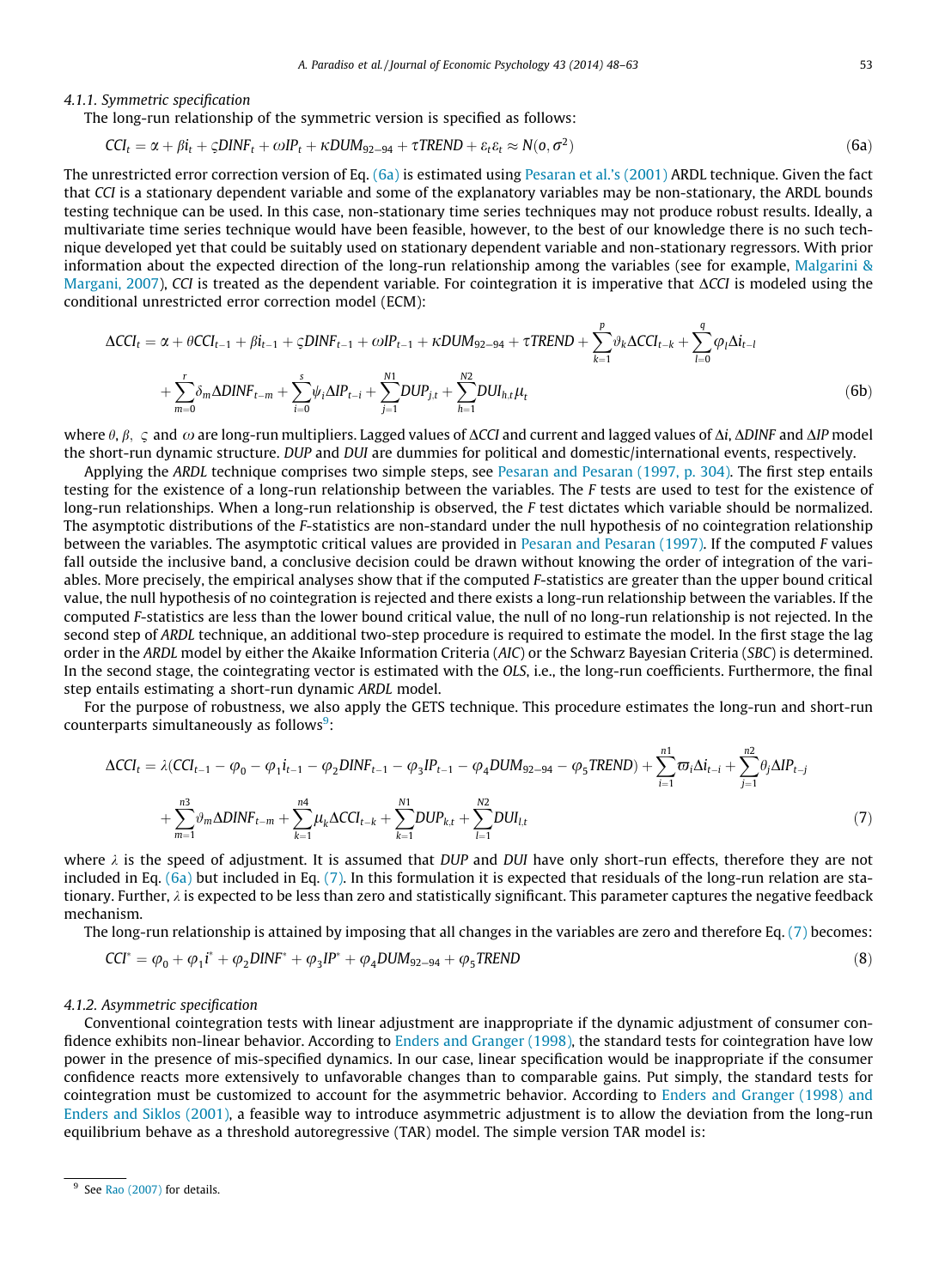#### <span id="page-6-0"></span>Table 2 Long-run equations 1985m1–2010m10.

$$
\Delta C C I_t = \alpha + \theta C C I_{t-1} + \beta i_{t-1} + \varsigma DINF_{t-1} + \omega IP_{t-1} + \tau TREND + \sum_{i=1}^p \vartheta_i \Delta C C I_{t-i} + \sum_{j=0}^q \varphi_j \Delta i_{t-j} + \sum_{k=0}^r \delta_k \Delta DINF_{t-k} + \sum_{l=0}^s \psi_l \Delta IP_{t-l} + \mu_t
$$

$$
\Delta CCI_{t} = \lambda (CCI_{t-1} - \phi_0 - \phi_1 i_{t-1} - \phi_2 DINF_{t-1} - \phi_4 TREND) + \sum_{i=1}^{n_1} \sigma_i \Delta i_{t-i} + \sum_{j=1}^{n_2} \theta_j \Delta IP_{t-j} + \sum_{m=1}^{n_3} \vartheta_m \Delta DINF_{t-m} + \sum_{k=1}^{n_4} \mu_k \Delta CCI_{t-k}
$$

|              | ARDL         | <b>GETS</b>       |
|--------------|--------------|-------------------|
| Intercept    | $0.162***$   | $3.471***$        |
|              | (0.050)      | (0.968)           |
| <b>TREND</b> | $-0.002$ *** | $-0.001$ ***      |
|              | (0.000)      | (0.000)           |
| <b>DINF</b>  | $-0.034$ *** | $-0.035$ **       |
|              | (0.007)      | (0.018)           |
|              | $-0.013$     | $-0.027***$       |
|              | (0.008)      | (0.007)           |
| IP           | 0.008        | 0.003             |
|              | (0.006)      | (0.002)           |
| EG test      | $\equiv$     | $-3.900$          |
| ARDL test    | 1.258        | $\qquad \qquad -$ |
|              | (4.378)      |                   |

Notes: Standard errors in parenthesis. EG is the Engle–Granger test for cointegration. ARDL is the bounds cointegration test and the computed F statistic is reported. The 95% critical value is reported in the parenthesis.

Significance at 5%.

Significance at 1%.

$$
\Delta \varepsilon_t = I_t \rho_1 (\varepsilon_{t-1} - th) + (1 - I_t) \rho_2 (\varepsilon_{t-1} - th) + v_t \tag{9}
$$

$$
I_t = \begin{cases} 1 & \text{if } \varepsilon_{t-1} \geq t h \\ 0 & \text{if } \varepsilon_{t-1} < t h \end{cases} \tag{10}
$$

where  $\varepsilon$  is the residual of the long-run relationship,  $I$  is the Heaviside indicator and th is the value of the threshold. [Enders](#page-14-0) [and Siklos \(2001\)](#page-14-0) showed that the residual  $\varepsilon$  can be estimated employing the OLS method.<sup>10</sup>

Since the exact nature of non-linearity is not known, it is therefore possible to allow the adjustment to depend on the change in  $\varepsilon_{t-1}$  ( $\Delta \varepsilon_{t-1}$ ). In this case, the Heaviside indicator in Eq. (10) becomes:

$$
I_t = \begin{cases} 1 & \text{if } \Delta \varepsilon_{t-1} \geq t h \\ 0 & \text{if } \Delta \varepsilon_{t-1} < t h \end{cases} \tag{11}
$$

This model is called momentum-threshold autoregressive (M-TAR) model. It allows a variable to display differing amounts of autoregressive decay depending on whether it is increasing or decreasing (see [Enders & Granger, 1998\)](#page-14-0). The *F*-statistics for the null hypothesis  $\rho_1 = \rho_2 = 0$  using the TAR specification of Eq. (10) and M-TAR specification of (11) are called  $\varPhi_\varepsilon$  and  $\varPhi_\varepsilon^*$ , respectively. The Akaike Information Criterion (AIC) and Schwarz Bayesian Criterion (SBC) are used to select the appropriate threshold model.

Asymmetric adjustments are present when the magnitudes of  $\rho_1$  and  $\rho_2$  are different. If the null hypothesis  $\rho_1 = \rho_2 = 0$  is rejected, it is possible to test for symmetric adjustment using a standard  $F$ -test. If the errors in Eq. [\(9\)](#page-5-0) are serially correlated, it is possible to use a TAR or M-TAR specification with lagged values of  $\Delta \varepsilon_t$  for the residuals. To this end, Eq. [\(9\)](#page-5-0) is replaced by the following equation:

$$
\Delta \varepsilon_t = I_t \rho_1 (\varepsilon_{t-1} - th) + (1 - I_t) \rho_2 (\varepsilon_{t-1} - th) + \alpha_1 \Delta \varepsilon_{t-1} + v_t
$$
\n(12)

The critical values to test the null hypothesis of cointegration are tabulated by [Enders and Siklos \(2001\)](#page-14-0) and successively re-tabulated by [Wane, Gilbert, and Dibooglu \(2004\)](#page-15-0) for more specific cases (that is, more than two variable case). The thresh-old value th is estimated using the [Chan \(1993\)](#page-14-0) method (see [Enders & Siklos, 2001](#page-14-0)). The  $\{\varepsilon_t\}$  ( $\{\Delta\varepsilon_t\}$  in the case of M-TAR) sequence is arranged in ascending order. The largest and smallest 15% of { $\Delta \varepsilon_t$ } are discarded and the remaining 70% are considered as threshold in Eqs. (10) and (11). A threshold estimate is appropriate when it yields the lowest residual sum of squares.

<sup>&</sup>lt;sup>10</sup> For mantaining coherence with their method, we follow their approach and use OLS to estimate the cointegrating relationship. OLS estimates are consistent with the estimates from other methods, see Tables 2 and 5.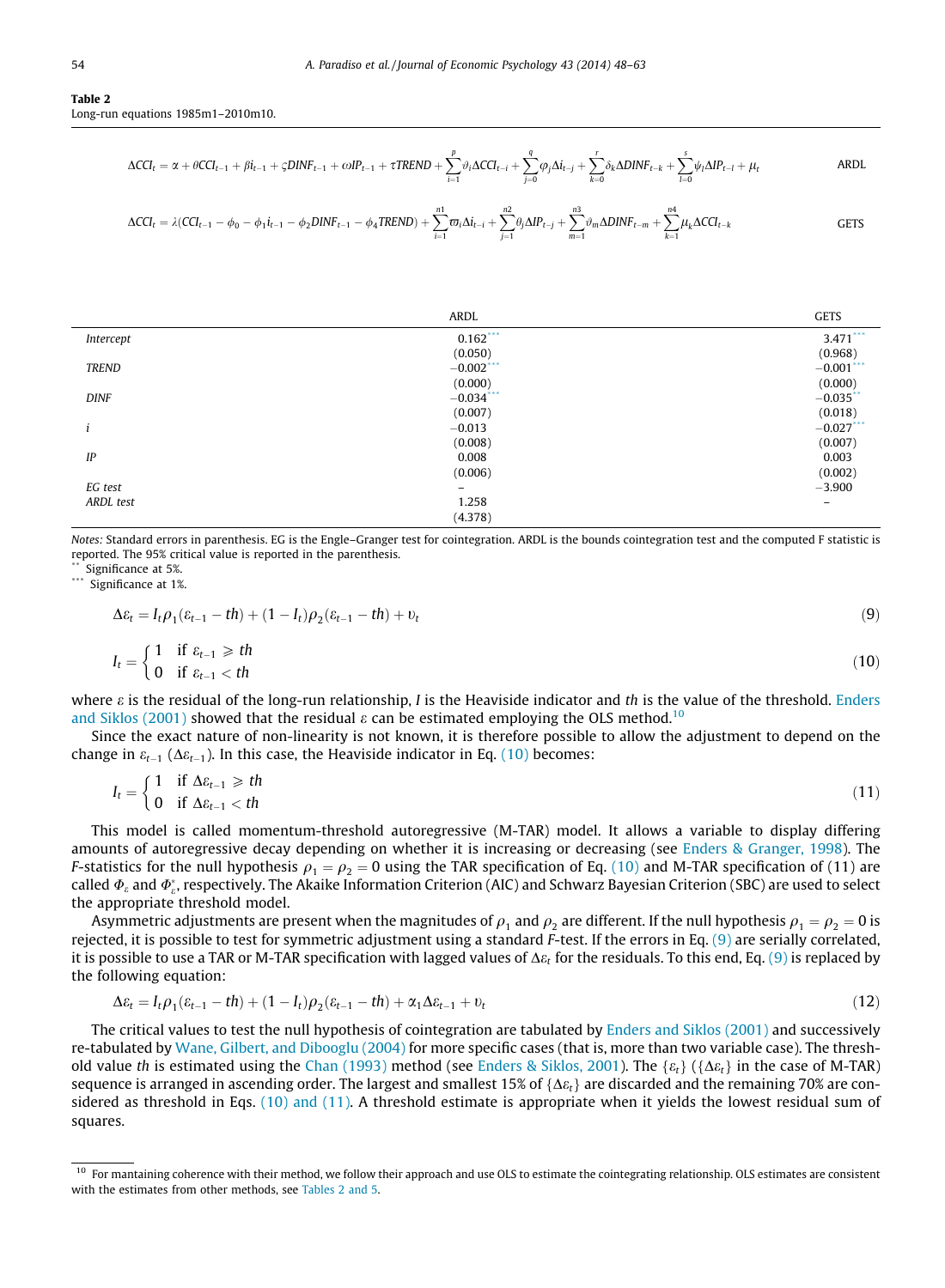<span id="page-7-0"></span>Table 3 Long-run equations 1985m1–2010m10.

$$
\Delta CCI_{t} = \alpha + \theta CCI_{t-1} + \beta i_{t-1} + \varsigma DINF_{t-1} + \omega IP_{t-1} + \kappa DUM_{92-94} + \tau TREND + \sum_{k=1}^{p} \vartheta_{k} \Delta CCI_{t-k} + \sum_{l=0}^{q} \varphi_{l} \Delta i_{t-l} + \sum_{l=0}^{r} \delta_{m} \Delta DINF_{t-m} + \sum_{i=0}^{s} \psi_{i} \Delta IP_{t-i} + \sum_{j=1}^{N1} DUP_{j,t} + \sum_{h=1}^{N2} DUI_{h,t} \mu_{t}
$$

$$
\Delta CCI_{t} = \lambda (CCI_{t-1} - \phi_0 - \phi_1 i_{t-1} - \phi_2 DINF_{t-1} - \phi_3 DUM_{92-94} - \phi_4 TREND) + \sum_{i=1}^{n1} \varpi_i \Delta i_{t-i} + \sum_{j=1}^{n2} \theta_j \Delta IP_{t-j} + \sum_{m=1}^{n3} \vartheta_m \Delta DINF_{t-m}
$$
 GETS
$$
+ \sum_{k=1}^{n4} \mu_k \Delta CCI_{t-k} + \sum_{k=1}^{N1} DUP_{k,t} + \sum_{l=1}^{N2} DUI_{l,t}
$$

|               | ARDL         | <b>GETS</b>  |
|---------------|--------------|--------------|
| Intercept     | 8.744***     | $3.161***$   |
|               | (0.965)      | (0.549)      |
| <b>TREND</b>  | $-0.002$ *** | $-0.001$ *** |
|               | (0.000)      | (0.000)      |
| <b>DINF</b>   | $-0.027$ *** | $-0.022$ **  |
|               | (0.007)      | (0.010)      |
|               | $-0.023$ *** | $-0.019$ *** |
|               | (0.005)      | (0.004)      |
| $I\!P$        | $0.002$ ***  | $0.004$ ***  |
|               | (0.000)      | (0.001)      |
| $DUM_{92-94}$ | $-0.195$ *** | $-0.171$ *** |
|               | (0.035)      | (0.033)      |
| EG test       |              | $-5.233$     |
| ARDL test     | 7.550        |              |
|               | (4.378)      |              |

Notes: Standard errors in parentheses. EG is the Engle–Granger test for cointegration. ARDL is the bounds cointegration test and the computed F statistic is reported. The 95% critical value is reported in the parenthesis.

Significance at 5%.

\*\*\* Significance at 1%.

If the hypothesis of stationarity is accepted and the diagnostic checks on the residuals are satisfactory, the ECM specification is built as follows:

$$
\Delta C C I_t = b_0 + \lambda_1 I_t (\varepsilon_{t-1} - th) + \lambda_2 (1 - I_t) (\varepsilon_{t-1} - th) + \sum_{i=1}^{n_1} \varpi_i \Delta i_{t-i} + \sum_{j=1}^{n_2} \theta_j \Delta I P_{t-j} + \sum_{m=1}^{n_3} \vartheta_m \Delta D I N F_{t-m} + \sum_{h=1}^{n_4} \mu_h \Delta C C I_{t-h} + \sum_{k=1}^{N_1} D U P_{k,t} + \sum_{l=1}^{N_2} D U I_{l,t}
$$
\n(13)

To examine robustness, Eq. (13) can be subjected to diagnostic (absence of serial correlation, heteroscedasticity and nonnormality in the residuals) and stability (break) tests. For the latter, the Quandt–Andrews structural break point test is used.

#### 5. Empirical results

#### 5.1. Unit root tests

The integrated properties of the series are tested using the CKP test  $(P_T^{gls}(\lambda^0), M Z_\alpha^{GLS}(\lambda^0), M S B^{GLS}(\lambda^0), M Z_t^{GLS}(\lambda^0)$  and MP $_G^{GLS}(\lambda^0)$ ). [Table A2](#page-14-0) in [Appendix A](#page-12-0) presents the unit root test results for CCI, i, IP and DINF. We test for a maximum of 3 structural breaks when deterministic time trend is included in the test regressions. The test results point to trend stationary processes in CCI and DINF. The test statistics are less negative than the critical values implying that the unit root null can be rejected at the 5% level. For  $i$  and IP, majority of the tests show that they are non-stationary. The only exceptions are  $M\!Z_\alpha^{GLS}(\lambda^0)$  and  $M\!P_T^{GLS}(\lambda^0)$  tests for  $i$  and  $M\!P_T^{GLS}(\lambda^0)$  test for IP, pointing the trend stationarity in the series. The endogenous break dates yield by each test is plausible; most breaks correspond to the dummies we constructed (see [Table 1](#page-3-0) for details). As the CCI series cannot move freely between minus and plus infinity, the indicator is bounded and should be stationary as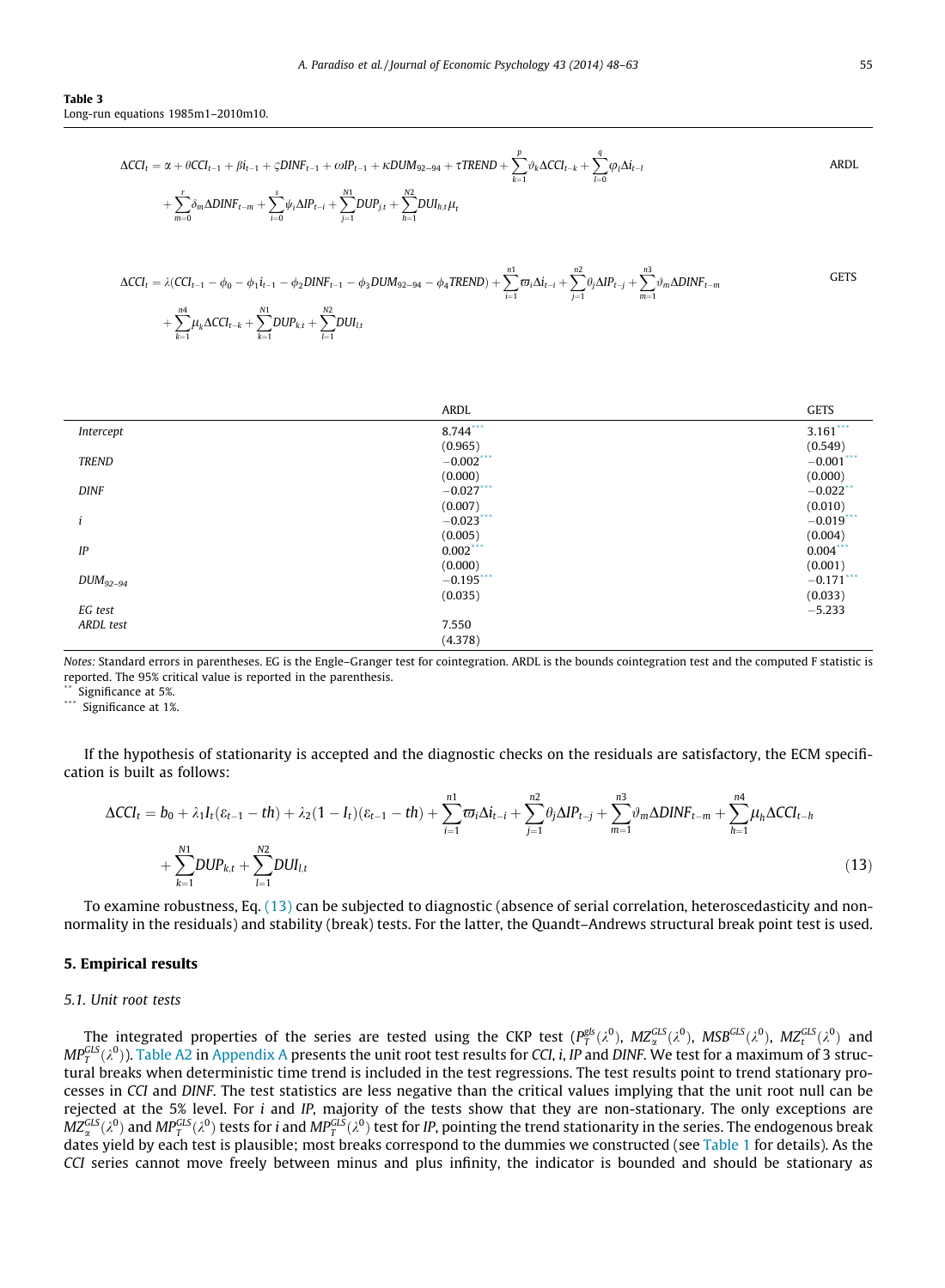#### <span id="page-8-0"></span>Table 4 Symmetric short-run equations 1985m1–2010m10.

$$
\Delta CCI_{t} = b_{0} + \lambda ECM_{t-1} + \sum_{l=1}^{n1} \varpi_{l} \Delta i_{t-l} + \sum_{i=1}^{n2} \theta_{i} \Delta IP_{t-i} + \sum_{m=1}^{n3} \vartheta_{m} \Delta DINF_{t-m} + \sum_{k=1}^{n4} \mu_{k} \Delta CCI_{t-k} + \sum_{j=1}^{N1} DUP_{j,t} + \sum_{h=1}^{N2} DUI_{h,t}
$$

$$
\Delta CCI_{t} = \lambda (CCI_{t-1} - \phi_0 - \phi_1 i_{t-1} - \phi_2 DINF_{t-1} - \phi_3 DUM_{92-94} - \phi_4 TREND) + \sum_{i=1}^{n1} \varpi_i \Delta i_{t-i} + \sum_{j=1}^{n2} \theta_j \Delta IP_{t-j} + \sum_{m=1}^{n3} \vartheta_m \Delta DINF_{t-m}
$$
 GETS

$$
+\sum_{k=1}^{n4}\mu_k\Delta CCI_{t-k}+\sum_{k=1}^{N1}DUP_{k,t}+\sum_{l=1}^{N2}DUI_{l,t}
$$

|                  | <b>ARDL</b> | <b>GETS</b>  |
|------------------|-------------|--------------|
| $ECM_{t-1}$      | $-0.235***$ | $-0.249$ *** |
|                  | (0.061)     | (0.041)      |
| DUP94M3          | $0.076***$  | $0.072***$   |
|                  | (0.014)     | (0.019)      |
| DUP01M5          | 0.028       | $0.052$ ***  |
|                  | (0.009)     | (0.017)      |
| <b>DUI02M1</b>   | $0.032$ **  | $0.039*$     |
|                  | (0.012)     | (0.021)      |
| DUI09M6          | $0.042$ *** | $0.062$ ***  |
|                  | (0.010)     | (0.018)      |
| $\overline{R}^2$ | 0.25        | 0.22         |
| JB test          | 2.021       | 4.004        |
|                  | [0.24]      | [0.13]       |
| $BG(1)$ test     | 0.072       | 0.771        |
|                  | [0.53]      | [0.38]       |
| $BG(6)$ test     | 0.730       | 1.143        |
|                  | [0.22]      | [0.34]       |
| $BG(13)$ test    | 3.632       | 0.954        |
|                  | [0.19]      | $[0.50]$     |
| <b>BGP</b> test  | 0.088       | 1.358        |
|                  | [0.79]      | [0.14]       |

Notes: Standard errors are below the coefficients in the paratheses and p-values are in square brackets.  $|B| = |argue|$  Bera test for normality;  $BG(p) = B$ resuch– Godfrey test for serial correlation of order p; BGP = Breush–Pagan–Godfrey heteroskedasticity test. In ECM equations lag length (starting from a maximum of 12 lags, since we are working with monthly data) are selected according to a 'testing down' process; all variables with coefficients that are not statistically significant are eliminated, leading to a simpler specific congruent model that ecompasses rival models ([Hendry, 1995, p. 365\).](#page-15-0) Significance at 10%.

\*\* Significance at 5%.

\*\*\* Significance at 1%.

predicted by CKP test. The same holds for the DINF series. The CCI and DINF series show a fluctuating pattern (see [Figs. A1 and](#page-13-0) [A2](#page-13-0) in [Appendix A](#page-12-0)). The first differences of all series are stationary.<sup>11</sup>

#### 5.2. Long-run relationship of CCI

Since the CKP unit root tests confirmed that CCI and  $DINE$  (i and IP) are trend stationary (non-stationary) in levels, we can estimate the long-run relationship of CCI using [Pesaran et al.'s \(2001\)](#page-15-0) ARDL and [Hendry's \(1995\)](#page-15-0) GETS methods. Both the methods can be used regardless of whether the variables are  $I(1)$  or  $I(0)$  or mixed [\(Rao, 2007\)](#page-15-0). Initially, we consider only the macro-variables in estimating Eqs. [\(6b\) and \(7\),](#page-5-0) i.e. excluding the dummies. [Table 2](#page-6-0) presents estimates of these versions.<sup>12</sup>

The ARDL technique is applied to test for the existence of a long-run relationship between the variables (excluding the dummy variable). This determines whether a long-run relationship exists between CCI, i, IP and DINF. The optimal lag order is selected following the minimum values of both AIC and SBC criterion. Both indicated a lag length of 2 periods. The existence of a long-run relationship between the variables is tested using the F test. We found that the computed F statistic (1.258) is less than the upper bound of the 95% critical value (4.378) resulting in the acceptance of the null hypothesis of no long-run relationship. This implies that the single-equation formulations do not exhibit a long-run relationship of

<sup>&</sup>lt;sup>11</sup> These results are not reported to conserve space.

 $12$  Eviews 7.0 is used to estimate the ARDL and GETS equations.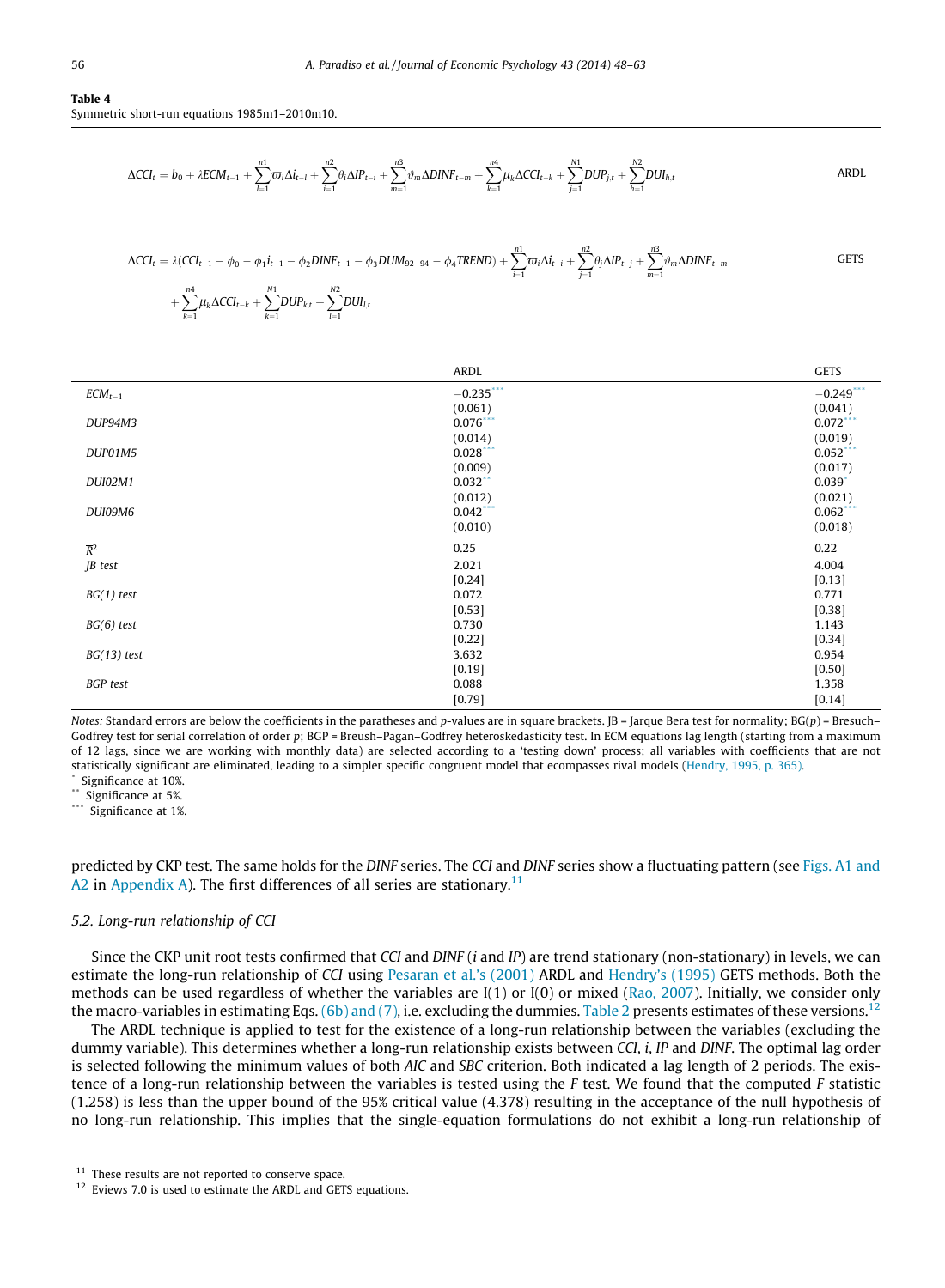#### <span id="page-9-0"></span>Table 5

Asymmetric cointegration test statistics for CCI.

#### Estimates of long-run model (OLS method)

```
CCI_t = \beta_0 + \beta_1 DINF_t + \beta_2 i_t + \beta_3 IP_t + \beta_4 TREND + \beta_5 DUM_{92-94} + \varepsilon_t
```

| Intercept                         | $2.319***$              |       |
|-----------------------------------|-------------------------|-------|
| <b>DINF</b>                       | (0.187)<br>$-0.025$ *** |       |
| i                                 | (0.004)<br>$-0.011$ *** |       |
|                                   | (0.001)                 |       |
| IP                                | $0.005***$<br>(0.000)   |       |
| <b>TREND</b>                      | $-0.001$ ***<br>(0.000) |       |
| $DUM_{92-94}$                     | $-0.186$                |       |
|                                   | (0.011)                 |       |
| Asymmetric Dickey-Fuller equation | <b>TAR</b>              | M-TAR |

 $\Delta \varepsilon_t = I_t \rho_1(\varepsilon_{t-1}) + (1 - I_t) \rho_2(\varepsilon_{t-1}) + \alpha_1 \Delta \varepsilon_{t-1} + \nu_t$ 

| $\rho_1$                                                                                                       | $-0.123$ ***<br>(0.047) | $-0.097$ <sup>*</sup><br>(0.059) |
|----------------------------------------------------------------------------------------------------------------|-------------------------|----------------------------------|
| $\rho_2$                                                                                                       | $-0.352$ ***<br>(0.063) | $-0.273$ ***<br>(0.049)          |
| $\alpha_1$                                                                                                     | $-0.166$ ***            | $-0.189$                         |
| th                                                                                                             | (0.055)<br>$-0.0427$    | (0.056)<br>0.0080                |
| $BG(1)$ LM test                                                                                                | 0.012<br>[0.91]         | 2.430<br>[0.12]                  |
| $BG(6)$ LM test                                                                                                | 0.165<br>[0.99]         | 0.937<br>[0.47]                  |
| $BG(13)$ LM test                                                                                               | 0.704                   | 1.250                            |
| $\rho_1=\rho_2=0$ $(\varPhi_{\scriptscriptstyle \mathcal{E}}$ or $\varPhi_{\scriptscriptstyle \mathcal{E}}^*)$ | [0.76]<br>17.937        | [0.24]<br>$16.105***$            |
| $\rho_1 = \rho_2$ ( <i>F-test</i> )                                                                            | 8.991                   | $5.616$ ***                      |
| BIC                                                                                                            | $-4.191$                | $-4.188$                         |

Notes: Standard errors are below the coefficients in the parenthesis and p-values are in square brackets. th is the threshold level endogenously determined according to [Chan's \(1993\)](#page-14-0) method. BG(p) = Bresuch–Godfrey test for serial correlation of order p.  $\rho_1 = \rho_2 = 0$  is the F-statistic for the null hypothesis of no threshold cointegration; 5% critical values for  $\varPhi_{\varepsilon}$  (TAR) and  $\varPhi_{\varepsilon}^*$  (M-TAR) is 12.241 and 13.481, respectively. The critical values for  $\varPhi_{\varepsilon}$  and  $\varPhi_{\varepsilon}^*$  are simulated according with [Wane et al. \(2004\)](#page-15-0) approach.  $\rho_1 = \rho_2$  is the F-statistic that the two coefficients are equal. <br>\*\* Significance at 5%.

Significance at 10%.

Significance at 1%.

consumer confidence. A similar result is obtained if we perform a residual-based cointegration test applied to the long-run relation in the GETS formulation. [MacKinnon \(1991\)](#page-15-0) reports computed critical values of ADF test statistics for cointegration for all sample sizes. Further, the coefficient of IP (i and IP) in GETS (ARDL) technique is (are) statistically insignificant at the conventional levels. For these reasons, we argue that macro-variables do not produce a statistically significant cointegrating relationship of consumer confidence. To this end, we extend the CCI model to include a dummy variable ( $DUM_{92-94}$ ) to capture the impacts of exceptional political events of 1992–1994 ('operation clean hands'). The ARDL technique indicated there exists a stable long-run relationship of CCI when  $DUM_{92-94}$  is incorporated in the model. The computed F statistic (7.550) is higher than the upper bound of the 95% critical value (4.378). Residual-based cointegration test applied in the long-run specification of GETS version confirms the presence of a cointegrating relation; ADF cointegration test shows a value -5.233. [Table 3](#page-7-0) displays these results of CCI augmented with DUM92–94.

The estimates in [Table 3](#page-7-0) are fairly consistent across the two estimation methods. The use of a deterministic trend in the long-run equation seems to capture the possible influence of non-economic exogenous factors on consumer confidence, such as trust in the country's political institutions. Trend is a temporary phenomenon and not in the true data generating process; however, we retain it to improve the fit of the model. The use of trend in CCI model is consistent with [De Boef and Kellstedt](#page-14-0)  $(2004)$  and Pharr, Putnam, and Dalton  $(2001)^{13}$ 

<sup>&</sup>lt;sup>13</sup> Also see [Paradiso and Rao \(2011\).](#page-15-0)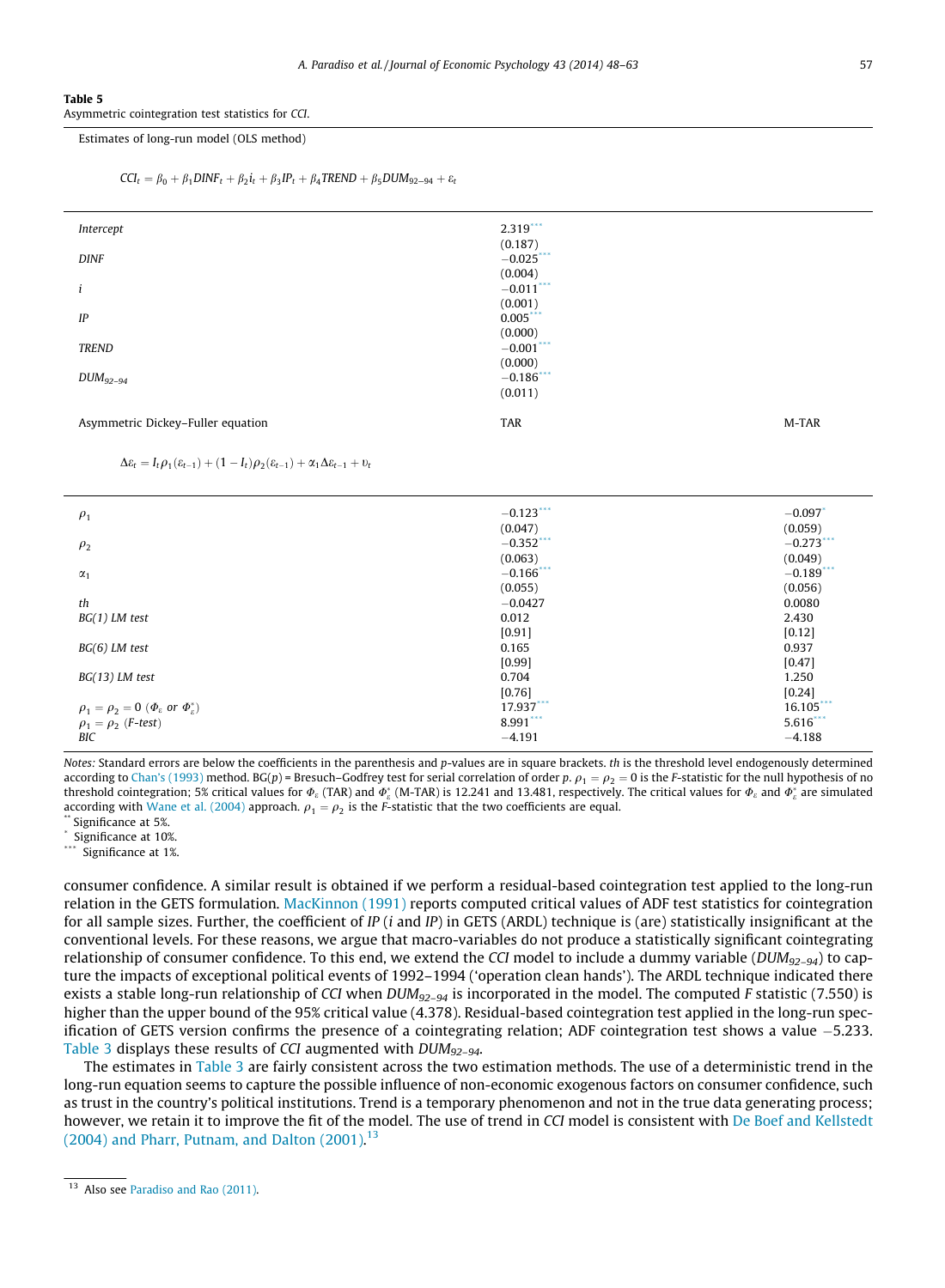#### <span id="page-10-0"></span>Table 6

Estimates of asymmetric error correction for CCI.

ECM formulation:

$$
\Delta C C I_{t} = b_0 + \lambda_1 I_{t} (\epsilon_{t-1}) + \lambda_2 (1-I_{t}) (\epsilon_{t-1}) + \sum_{i=1}^{n1} \varpi_i \Delta i_{t-i} + \sum_{j=1}^{n2} \theta_j \Delta I P_{t-j} + \sum_{m=1}^{n3} \vartheta_m \Delta D I N F_{t-m} + \sum_{h=1}^{n4} \mu_h \Delta C C I_{t-h} + \sum_{k=1}^{N1} D U P_{k,t} + \sum_{l=1}^{N2} D U I_{l,t}
$$

|                                  | <b>TAR</b>   | M-TAR        |
|----------------------------------|--------------|--------------|
| $\lambda_1$                      | $-0.147$     | $-0.199$ *** |
|                                  | (0.051)      | (0.064)      |
| $\lambda_2$                      | $-0.400$ *** | $-0.257***$  |
|                                  | (0.071)      | (0.051)      |
| DUP94M3                          | $0.072$ ***  | $0.073$ ***  |
|                                  | (0.017)      | (0.017)      |
| DUP01M5                          | $0.044$ ***  | $0.049$ ***  |
|                                  | (0.017)      | (0.018)      |
| <b>DUI02M1</b>                   | $0.038*$     | $0.039*$     |
|                                  | (0.020)      | (0.021)      |
| DUI09M6                          | $0.059***$   | $0.060***$   |
|                                  | (0.017)      | (0.018)      |
| $\overline{R}_2$                 | 0.253        | 0.233        |
| JB test                          | 3.555        | 4.253        |
|                                  | [0.17]       | [0.12]       |
| $BG(1)$ test                     | 0.326        | 0.120        |
|                                  | [0.57]       | [0.73]       |
| $BG(6)$ test                     | 0.517        | 0.545        |
|                                  | [0.79]       | [0.77]       |
| $BG(13)$ test                    | 0.392        | 0.523        |
|                                  | [0.97]       | [0.91]       |
| <b>BGP</b> test                  | 1.119        | 1.174        |
|                                  | [0.33]       | [0.28]       |
| $\lambda_1 = \lambda_2$ (F-test) | 8.008        | 0.522        |
|                                  | [0.01]       | [0.47]       |

Notes: Standard errors are below the coefficients in the parenthesis and p-values are in square brackets.  $JB = Jarque$  Bera test for normality;  $BG(p) = Bresuch-$ Godfrey test for serial correlation of order p; BGP = Breush–Pagan–Godfrey heteroskedasticity test. In ECM equations lag length (starting from a maximum of 12 lags, since we are working with monthly data) are selected according to a ''testing down'' process; all variables with coefficients that are not statistically significant are eliminated, leading to a simpler specific congruent model that encompasses rival models [\(Hendry, 1995, p. 365\)](#page-15-0).  $\lambda_1 = \lambda_2$  is the Fstatistic that the two coefficients are equal.

Significance at 5%.

Significance at 10%.

\*\*\* Significance at 1%.

#### 5.3. Short-run relationship of CCI

Estimates of the short-run dynamic equations with the lagged ECM are presented in [Table 4.](#page-8-0) These have been estimated using the ARDL and GETS techniques.<sup>14</sup> Results show that the adjustment coefficients ( $\lambda$ ) have the correct negative sign and are statistically significant in all cases.  $\lambda$  is very similar in both techniques. The standard diagnostic tests on residuals show absence of serial correlation (Breuch–Godfrey test) and heteroscedasticity (Breush–Pagan–Godfrey test). The residuals have a normal distribution (Jarque Bera test) in both cases. Both techniques seem to yield consistent estimates of the symmetric short-run error correction models.

#### 5.4. Threshold cointegration tests

In what follows we apply the threshold cointegration tests to ascertain the links between CCI and its determinants. We recognize that the stationary variables (CCI and DINF) are embedded into the model with non-stationary variables (i and IP). In such case, a stability test is mandatory to verify robustness of the results. Therefore, in the final stage we employ the Quandt–Andrews stability tests to confirm our findings. [Table 5](#page-9-0) presents the cointegration test results assuming threshold and momentum adjustments.<sup>15</sup> The Breusch-Godfrey autocorrelation test performed at different lags  $(1, 6$  and 13) indicates

<sup>&</sup>lt;sup>14</sup> Since CCI is an I(0) series, differencing CCI results in over-differencing and this may have other implications. For brevity, we do not detail these implications.

<sup>&</sup>lt;sup>15</sup> RATS 7.10 is used for testing threshold cointegration and estimating the adjustment equations.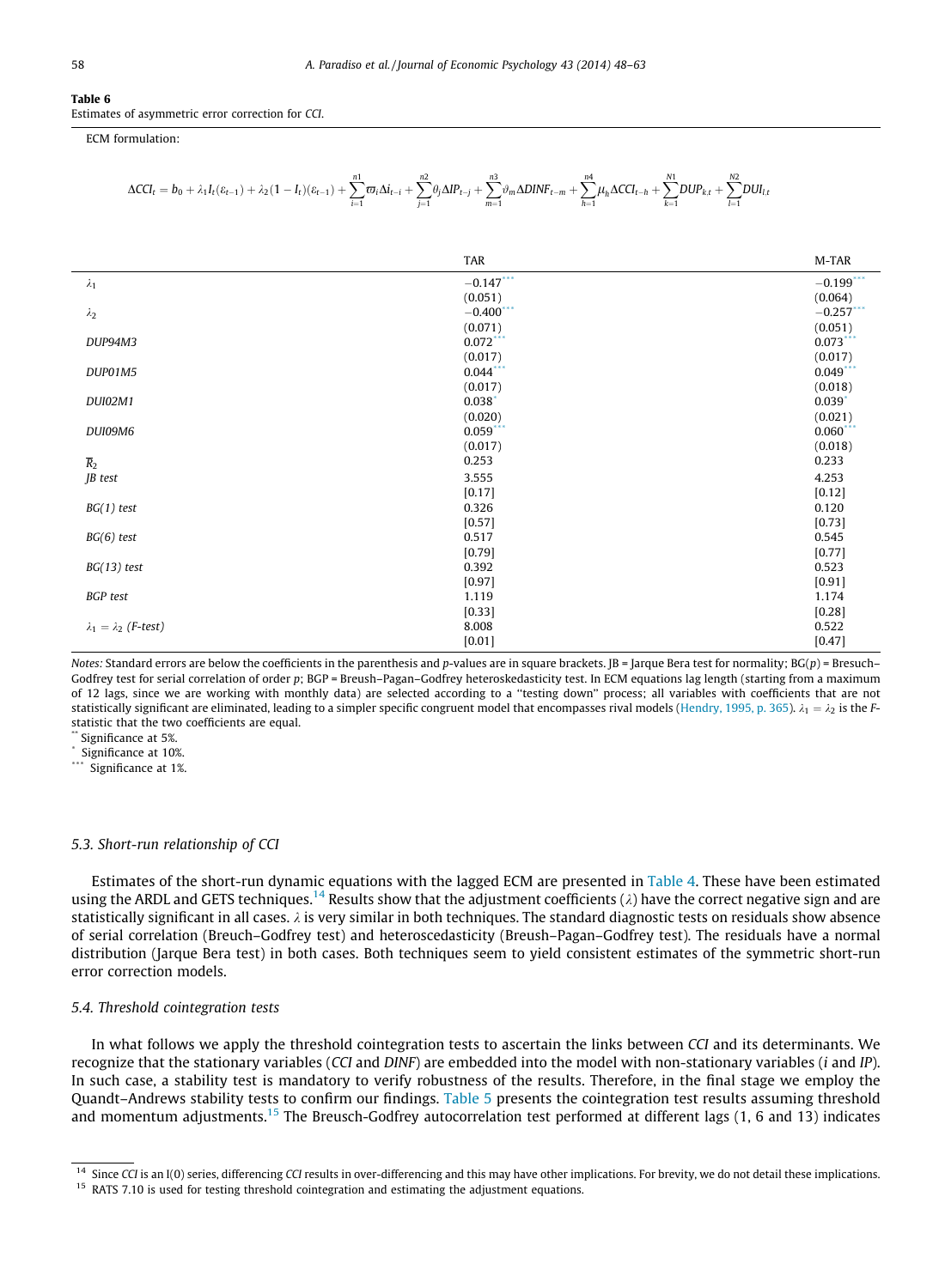<span id="page-11-0"></span>

| Table 7                                                                   |
|---------------------------------------------------------------------------|
| Quandt-Andrews structural break tests (asymmetric model), 1985m1-2010m10. |

| <b>Statistics</b>  | TAR specification |              |       | M-TAR specification |              |       |
|--------------------|-------------------|--------------|-------|---------------------|--------------|-------|
|                    | Value             | <b>Break</b> | Prob. | Value               | <b>Break</b> | Prob. |
| Max LR<br>F-stat   | 1.561             | 2006M10      | 1.00  | 1.723               | 2006M10      | 1.00  |
| Max Wald<br>F-stat | 23.422            | 2006M10      | 0.56  | 25.853              | 2006M10      | 0.39  |
| Exp LR<br>F-stat   | 0.433             | -            | 1.00  | 0.420               | -            | 1.00  |
| Exp Wald<br>F-stat | 8.709             | -            | 0.56  | 10.019              | -            | 0.35  |
| Ave LR<br>F-stat   | 0.835             | -            | 1.00  | 0.783               | -            | 1.00  |
| Ave Wald<br>F-stat | 12.530            | -            | 0.74  | 11.746              | -            | 0.82  |

Note: Probabilities calculated using [Hansen's \(1997\)](#page-15-0) method. Eviews 7.2 was used to perform this test.

that the threshold models (TAR and M-TAR) are correctly specified. The estimated  $\Phi_{\varepsilon}$  and  $\Phi_{\varepsilon}^*$  statistics are 17.937 and 16.105, well above the critical values at 5% level.<sup>16</sup> We reject the null hypothesis of unit root in favor of cointegration with asymmetric adjustment between CCI, IP, DINF and i. Despite the presence of cointegration in both TAR and M-TAR models, the BIC criterion favors the TAR specification. The F-statistics for the null hypothesis of symmetric adjustment ( $\rho_1 = \rho_2$ ) reject symmetric adjustment for TAR and M-TAR at the 1% level. According to [Enders and Siklos \(2001\),](#page-14-0) the M-TAR model is expected to have more power than the TAR model, even if the true adjustment is driven by a TAR process. Although the BIC criterion favors TAR specification, in what follows we focus on both specifications to examine if there exists different ECM formulations.

The estimates of  $\rho_1$  and  $\rho_2$  imply substantially faster convergence for negative (below threshold) deviations from longrun equilibrium than the positive (above threshold) deviations. However, the asymmetry is not defined in terms of positive versus negative deviations from the long-run equilibrium but instead it is the rate of change of deviations from long-run equilibrium that are below or above a certain threshold. [Table 6](#page-10-0) presents the estimates of the error correction model. All diagnostic tests (absence of serial correlation, heteroscedasticty and non-normality in the residuals) appear to be satisfactory. Upstream and downstream adjustments appear in the 'right' direction in both TAR and M-TAR models. In TAR model, consumer confidence adjusts by about 15 (40) percent of an above (below) threshold deviation from the long-run equilibrium. This implies that an optimistic view is restored in more than 6 months, whereas a pessimistic view is restored in less than 3 months. In contrast, the speed of adjustments ( $\lambda_1$  and  $\lambda_2$ ) in the M-TAR model is quite consistent. To this end, the M-TAR model predicts that consumer confidence adjusts by about 20 (26) percent of an above (below) threshold deviation from the long-run equilibrium, thus implying that an optimistic (pessimistic) view is restored in about (less than) 5 (4) months. Based on the findings of the TAR model, we argue that consumer confidence reacts somewhat more extensively to unfavorable than to favorable changes. However, this is not the case in the M-TAR model because the speed of adjustments is quite similar. The F-statistic indicates that  $\lambda_1$  and  $\lambda_2$  are symmetric in the M-TAR model.

CCI is a trend stationary dependent variable, therefore it may not be required for the equilibrium adjustments. From this perspective, the above results are quite surprising. However, our intuition is that because i and IP are non-stationary series and hence cointegrated with each other, perhaps this may be the reason for existence of threshold cointegration in the CCI model.

Moreover, we performed the stability tests for our estimated equations in [Table 6](#page-10-0). In doing so, we used the Quandt– Andrews structural break tests. Table 7 displays the results. The Quandt–Andrews structural break tests show that our estimates of TAR and M-TAR models are stable over the period 1985m1–2010m10. The stability of CCI relationship is also supported by [Golinelli and Parigi \(2004\)](#page-15-0). They argued that including the inflation perceived as an explanatory variable in the long-run relationship of CCI eliminates the possible presence of a structural break. In our case, stability is also confirmed by the CUSUM and CUSUMSQ tests. The plots of CUSUM and CUSUM squares tests remain largely inside the 5% critical bounds with the exception of 1994–1996 and 2002–2004 periods in CUSUM test.<sup>17</sup> Moreover, when the dummies (especially DUM<sub>92\_94</sub> and DUI02M1) are substituted with a break dummy variable, their coefficients are not statistically significant. Overall, these tests suggest that the long-run relationship of CCI is stable.

#### 6. Conclusion

In this paper we estimated the consumer confidence indicator (CCI) for Italy over the period 1985–2010. The unit root tests indicate that CCI and DINF (i and IP) are stationary (non-stationary) in their levels and therefore we apply time series techniques that deals with the mixture of I(1) and I(0) variables. To this end, we use [Pesaran et al.'s \(2001\)](#page-15-0) autogressive

<sup>&</sup>lt;sup>16</sup> [Enders and Siklos \(2001\)](#page-14-0) did not tabulate the critical values for cointegrating vectors with more than two variables. Therefore, following [Wane et al. \(2004\)](#page-15-0) we simulate the asymptotic critical values (the number of replications is 10,000).

<sup>&</sup>lt;sup>17</sup> The CUSUM and CUSUMSQ test results are not reported to conserve space.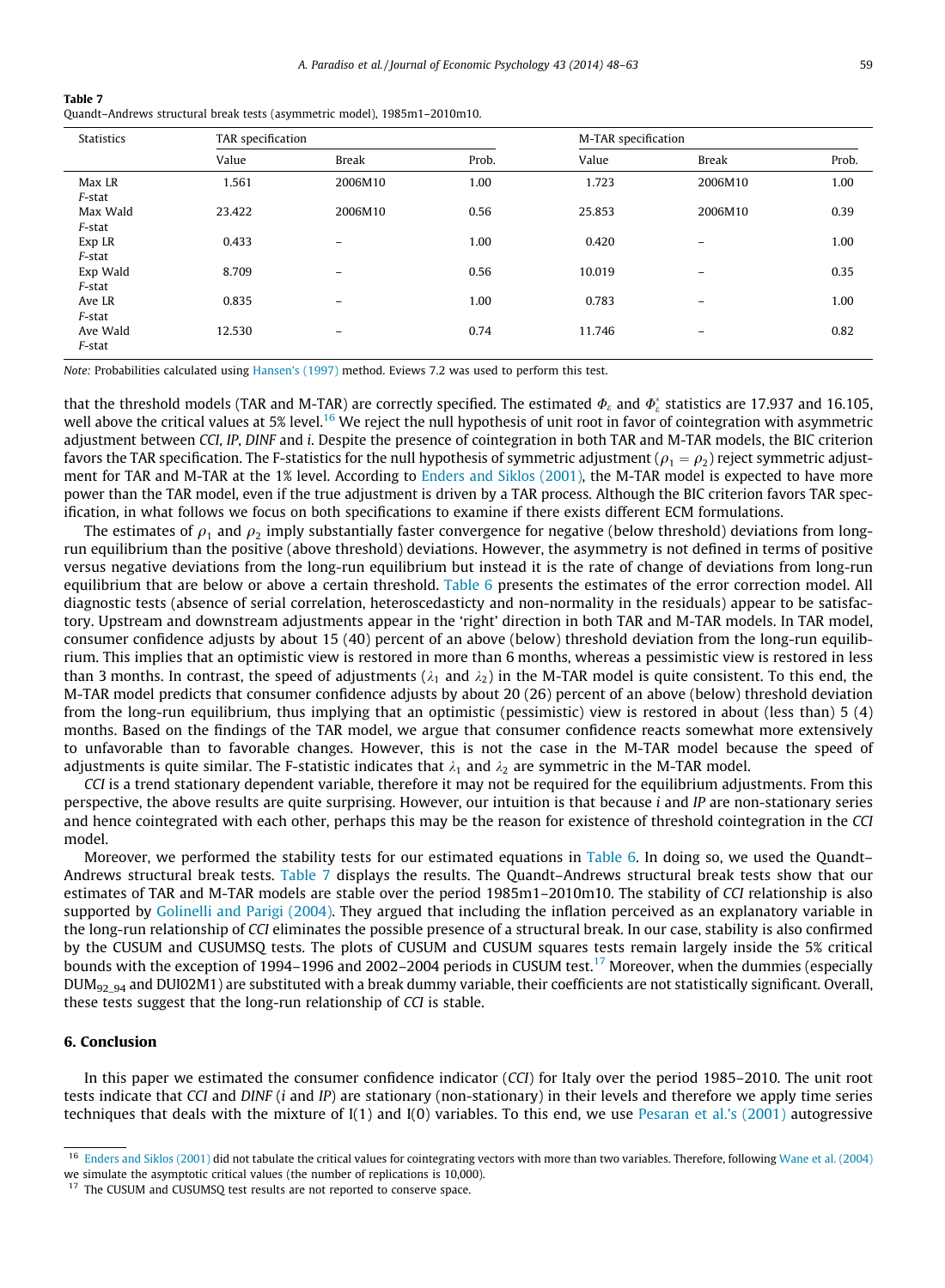<span id="page-12-0"></span>distributed lag model (ARDL) and [Hendry's \(1995\)](#page-15-0) general to specific (GETS) techniques to estimate the relationship between CCI and its determinants. A long-run relationship between CCI and its determinants is found when an important political event (the ''operation clean hands'') is considered.

Our results show that consumers respond asymmetrically to different types of disequilibrium error under threshold autoregressive adjustment specification (TAR), suggesting the presence of a particular type of non-linear behavior of confidence. In particular, we find that an optimistic (pessimistic) view is restored in more (less) than 6 (3) months. To this end, consumers' confidence is restored quickly during unfavorable changes. However, this is not the case in the M-TAR model because the speed of adjustments is quite consistent. The results of M-TAR model implies that an optimistic view is restored in about 5 months, whereas a pessimistic view is restored in less than 4 months. This paper provides a psychological interpretation of a plausible presence of bias in the consumers' confidence [\(Bovi, 2009\)](#page-14-0). Overall, the presence of threshold cointegration is quite surprising because CCI is a stationary dependent variable. Our intuition is that because short-term interest rate (i) and industrial production (IP) are non-stationary series and hence cointegrated with each other, perhaps this may be the reason for existence of threshold cointegration in the CCI model.

An important line of future research in this area is the use of similar time series methods to extend the analysis to other countries, allowing for an international comparison. In particular, it would be interesting to verify whether these conclusions about the asymmetry in the consumption behavior are also confirmed at the level of the other economies. Various subgroups of agents could be used as alternatives, as they might provide different information about perceptions, on the assumption that agents might have heterogeneous and partial information when formulating their predictions, using different information sets or having different capabilities for processing information. Finally, the relationship between CCI and macroeconomic variables could be bi-directional. Investigating the relation moving from CCI to macroeconomic variables is outside the scope of this paper, however, we hope to investigate this in the future.

#### Appendix A

The EU harmonised consumer confidence indicator [\(European Commission, 2007](#page-14-0)) is based on answers to the following four questions of consumer survey of the European Commission (see Table A1):

Financial situation of households over next 12 months (Question 2). General economic situation over next 12 months (Question 4). Unemployment over next 12 months (Question 7). Saving over next 12 months (Question 11).

On the basis of the distribution of the various answering options for each question, aggregate balances are calculated for each question. Balances are the difference between positive and negative answering options, measured as the percentage points of total answer. There are six answering options: very positive, positive, neutral, negative, very negative and don't know. The balances (B) are calculated on the basis of weighted averages according to the formula:

$$
B=PP+0.5P-0.5M-MM\\
$$

where PP = the percentage of respondents with the most positive answer,  $P$  = positive,  $M$  = negative and  $MM$  = most negative. Neither the neutral answering option nor the uncertain answer is taken into account. The balances are bounded between -100 (all respondents choose the most negative option) and +100 (all respondents choose the most positive option). The consumer indicator (CI) is then calculated by averaging the balances of the four questions above. The CI is expressed as follows:

$$
CI = (Q2 + Q4 - Q7 + Q11)/4
$$

At the end the CI is transformed as an index number (CCI) (1995 = 100) and expressed in log-level [\(Golinelli & Parigi, 2004,](#page-15-0) [2005](#page-15-0)). A plot of the CCI is presented in Appendix A [\(Figs. A1–A3](#page-13-0) and [Table A2](#page-14-0)).

| Table A1                     |  |
|------------------------------|--|
| Data definitions and source. |  |

| Variable                 | Definition                                                                                                                                                                                                                                                                                                                                                                                                                                                                                  | Source                                                                               |
|--------------------------|---------------------------------------------------------------------------------------------------------------------------------------------------------------------------------------------------------------------------------------------------------------------------------------------------------------------------------------------------------------------------------------------------------------------------------------------------------------------------------------------|--------------------------------------------------------------------------------------|
| CCI<br>IP<br><b>DINF</b> | Consumer confidence index (1995 = 100) expressed in log-level<br>Short-term interest rate<br>Log of industrial production index (edition January 2011) multiplied for 100<br>Difference between inflation perceived (Questionnaire O5 consumer survey of European Commission) and<br>actual inflation (measured as $\ln\left[\frac{p_t}{p_{t-a}}\right]$ using CPI (OECD source)). Data are normalized before the subtraction. For<br>more details on DINF, see Golinelli and Parigi (2005) | European Commission<br><b>OECD</b><br><b>OECD</b><br>European Commission<br>and OECD |

Note: CCI, IP, inflation perceived and actual inflation are seasonally adjusted.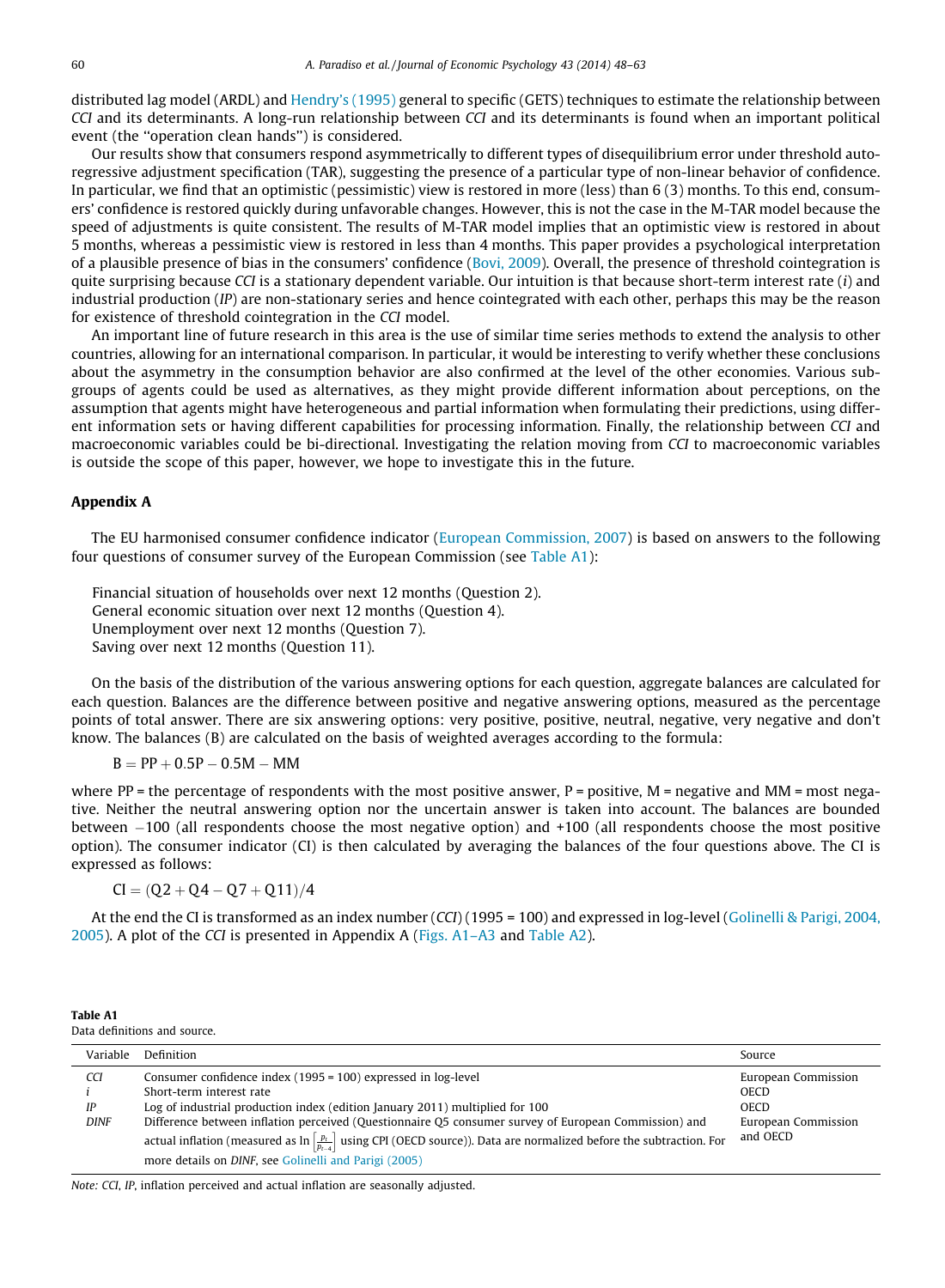<span id="page-13-0"></span>

Fig. A1. CCI historical pattern.



Fig. A2. DINF historical pattern.



Fig. A3. Long-run residuals of CCI.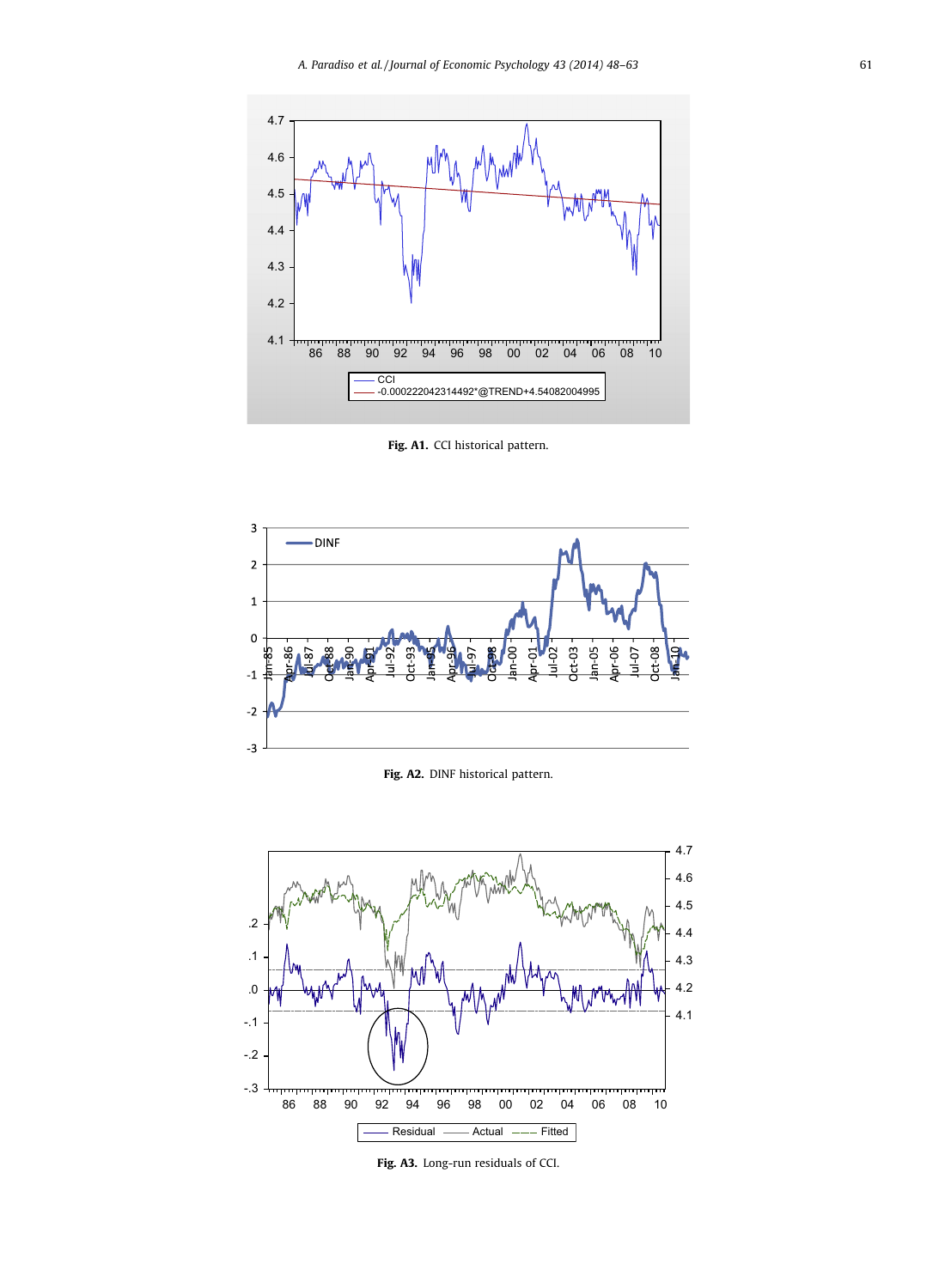<span id="page-14-0"></span>

Carrion-i-Silvestre et al. (2009) unit root test results, 1985m1–2010m10.

| Test                           |                          | Test statistic (critical value)                                                       | Break dates                                                                                             |
|--------------------------------|--------------------------|---------------------------------------------------------------------------------------|---------------------------------------------------------------------------------------------------------|
| $P_T^{gls}(\lambda^0)$         | CCI<br>IP<br><b>DINF</b> | $-19.239(-15.935)$<br>$-7.263$ ( $-20.260$ )<br>$-3.008(-4.707)$<br>$-11.264(-6.025)$ | 1992M6; 1996M3; 2001M9<br>1987M5; 1993M7; 1992M10<br>1994M1; 1999M9; 1999M10<br>1987M10; 2003M4; 2008M3 |
| $MZ_{\gamma}^{GLS}(\lambda^0)$ | CCI                      | $-15,701(-9,473)$                                                                     | 1990M4; 1993M1; 1994M10                                                                                 |
|                                | i                        | $-29.376(-22.031)$                                                                    | 1986M5; 1987M10; 1994M3                                                                                 |
|                                | IP                       | $-10.730(-17.219)$                                                                    | 1991M2; 1992M5; 1993M9                                                                                  |
|                                | <b>DINF</b>              | $-28,300(-21,344)$                                                                    | 1996M3; 2001M4; 2006M3                                                                                  |
| $MSBGLS(\lambda0)$             | CCI                      | $-32.272(-25.114)$                                                                    | 1990M8; 1992M12; 1999M6                                                                                 |
|                                | i                        | $-7.355(-21.280)$                                                                     | 2001M1: 2002M2: 2003M4                                                                                  |
|                                | IP                       | $-11.201(-18.009)$                                                                    | 1990M5; 1993M7; 1994M1                                                                                  |
|                                | <b>DINF</b>              | $-12.642$ ( $-7.925$ )                                                                | 1986M8; 1992M9; 1994M10                                                                                 |
| $MZ_t^{GLS}(\lambda^0)$        | CCI                      | $-10.120(-5.456)$                                                                     | 1987M10; 1990M9; 1993M7                                                                                 |
|                                | i                        | $-8.251(-21.299)$                                                                     | 1993M2; 1994M5; 2002M2                                                                                  |
|                                | IP                       | $-5.117(-6.253)$                                                                      | 1996M4; 1999M7; 2001M8                                                                                  |
|                                | <b>DINF</b>              | $-19.027(-15.433)$                                                                    | 1992M10; 1993M4; 1999M5                                                                                 |
| $MP_T^{GLS}(\lambda^0)$        | CCI                      | $-4.203(-3.250)$                                                                      | 1994M5; 2001M9; 2006M4                                                                                  |
|                                | i                        | $-11,270(-6,102)$                                                                     | 1986M11; 1992M3; 1993M10                                                                                |
|                                | IP                       | $-27.038(-19.225)$                                                                    | 1999M6; 2001M4; 2006M4                                                                                  |
|                                | <b>DINF</b>              | $-12.980(-8.141)$                                                                     | 1991M12; 1992M10; 1994M1                                                                                |

Note: The 5% critical values are given in parentheses.

#### References

[Adams, F. G. \(1964\). Consumer attitudes, buying plans, and purchases of durable goods: A principal components, time series approach.](http://refhub.elsevier.com/S0167-4870(14)00025-7/h0005) The Review of [Economics and Statistics, 46](http://refhub.elsevier.com/S0167-4870(14)00025-7/h0005), 347–355.

[Allenby, G. M., Jen, L., & Leone, R. P. \(1996\). Economic trends and being trendy: The influence of consumer confidence on retail fashion sales.](http://refhub.elsevier.com/S0167-4870(14)00025-7/h0010) Journal of [Business and Economic Statistics, 14](http://refhub.elsevier.com/S0167-4870(14)00025-7/h0010)(1), 103–111.

[Ariely, D., Loewenstein, G., & Prelec, D. \(2003\). ''Coherent arbitrariness'': Stable demand curves without stable preferences.](http://refhub.elsevier.com/S0167-4870(14)00025-7/h0015) Quarterly Journal of Economics, 118[, 73–106](http://refhub.elsevier.com/S0167-4870(14)00025-7/h0015).

[Benhabib, J., Bisin, A., & Schotter, A. \(2010\). Present-bias, quasi-hyperbolic discounting, and fixed costs.](http://refhub.elsevier.com/S0167-4870(14)00025-7/h0020) Games and Economic Behavior, 69, 205–223.

[Bovi, M. \(2009\). Economic versus psychological forecasting. Evidence from consumer confidence surveys.](http://refhub.elsevier.com/S0167-4870(14)00025-7/h0025) Journal of Economic Psychology, 30, 563–574.

[Bracha, A., & Brown, D. J. \(2012\). Affective decision making: A theory of optimism bias.](http://refhub.elsevier.com/S0167-4870(14)00025-7/h0030) Games and Economic Behavior, 75, 67–80.

[Bram, J., & Ludvigson, S. \(1998\). Does consumer confidence forecast household expenditure? A sentiment index horse race, Federal Reserve Bank of New](http://refhub.elsevier.com/S0167-4870(14)00025-7/h0035) York. [Economic Policy Review, 4](http://refhub.elsevier.com/S0167-4870(14)00025-7/h0035), 59–78.

[Bull, M. J., & Newell, J. L. \(1993\). Italian politics and the 1992 elections: From 'stable instability' to instability and change.](http://refhub.elsevier.com/S0167-4870(14)00025-7/h0040) Parliamentary Affairs, 46, 203-227. [Bull, M. J., & Newell, J. L. \(1995\). Italy changes course? The 1994 elections and the victory of the right.](http://refhub.elsevier.com/S0167-4870(14)00025-7/h0045) Parliamentary Affairs, 48, 72–99.

[Bull, M. J., & Newell, J. L. \(2005\).](http://refhub.elsevier.com/S0167-4870(14)00025-7/h0050) Italian politics. Malden, MA, USA: Polity Press.

[Calavita, K. \(1994\). Italy and the new immigration. In W. A. Cornelius, P. Martin, & J. F. Hollifield \(Eds.\),](http://refhub.elsevier.com/S0167-4870(14)00025-7/h0055) Controlling immigration: A global perspective. Stanford, [CA: Stanford University Press.](http://refhub.elsevier.com/S0167-4870(14)00025-7/h0055)

[Camerer, C. F., & Weber, R. A. \(1999\). The econometrics and behavioral economics of escalation of commitment: A re-examination of staw and Hoang's NBA](http://refhub.elsevier.com/S0167-4870(14)00025-7/h0060) data. [Journal of Economic Behavior & Organization, 39](http://refhub.elsevier.com/S0167-4870(14)00025-7/h0060), 59–82.

[Carrion-i-Silvestre, J. L., Kim, D., & Perron, P. \(2009\). GLS-based unit root tests with multiple structural breaks under both the null and the alternative](http://refhub.elsevier.com/S0167-4870(14)00025-7/h0065) hypotheses. [Econometric Theory, 25](http://refhub.elsevier.com/S0167-4870(14)00025-7/h0065), 1754–1792.

[Carroll, C. D., Fuhrer, J. C., & Wilcox, D. W. \(1994\). Does consumer sentiment forecast household spending? If so, why?](http://refhub.elsevier.com/S0167-4870(14)00025-7/h0070) American Economic Review, 84, [1397–1408](http://refhub.elsevier.com/S0167-4870(14)00025-7/h0070).

[Chan, K. S. \(1993\). Consistency and limiting distribution of the least square estimator of a threshold autoregressive model.](http://refhub.elsevier.com/S0167-4870(14)00025-7/h0075) The Annals of Statistics, 21, [520–533.](http://refhub.elsevier.com/S0167-4870(14)00025-7/h0075)

[Charness, G., & Gneezy, U. \(2010\). Portfolio choice and risk attitudes: An experiment.](http://refhub.elsevier.com/S0167-4870(14)00025-7/h0080) Economic Inquiry, 48, 133–146.

[Charness, G., Karni, E., & Levin, D. \(2010\). On the conjunction fallacy in probability judgment: New experimental evidence regarding Linda.](http://refhub.elsevier.com/S0167-4870(14)00025-7/h0085) Games and [Economic Behavior, 68](http://refhub.elsevier.com/S0167-4870(14)00025-7/h0085), 551–556.

[Clarke, H. D., & Stewart, M. C. \(1994\). Prospections, retrospections, and rationality: The ''Bankers'' model of Presidential approval reconsidered.](http://refhub.elsevier.com/S0167-4870(14)00025-7/h0090) American [Journal of Political Science, 38](http://refhub.elsevier.com/S0167-4870(14)00025-7/h0090), 1104–1123.

[Croushore, D. \(2005\). Do consumer-confidence indexes help forecast consumer spending in real time?](http://refhub.elsevier.com/S0167-4870(14)00025-7/h0095) The North American Journal of Economics and Finance, 16[, 435–450.](http://refhub.elsevier.com/S0167-4870(14)00025-7/h0095)

[De Boef, S., & Kellstedt, P. M. \(2004\). The political \(and economic\) origins of consumer confidence.](http://refhub.elsevier.com/S0167-4870(14)00025-7/h0100) American Journal of Political Science, 48, 633–649.

Dreger, C., & Kholodilin, K. (2011). Forecasting private consumption by consumer surveys. Journal of Forecasting (in press). doi: 10.1002/for.1245. [Elliott, G., Rothenberg, T. J., & Stock, J. H. \(1996\). Efficient tests for an autoregressive unit root.](http://refhub.elsevier.com/S0167-4870(14)00025-7/h0110) Econometrica, 64, 813–836.

[Enders, W., & Granger, C. W. J. \(1998\). Unit-root tests and asymmetric adjustment with an example using the term structure of interest rates.](http://refhub.elsevier.com/S0167-4870(14)00025-7/h0115) Journal of [Business and Economic Statistics, 16](http://refhub.elsevier.com/S0167-4870(14)00025-7/h0115), 304–311.

[Enders, W., & Siklos, P. L. \(2001\). Cointegration and threshold adjustment.](http://refhub.elsevier.com/S0167-4870(14)00025-7/h0120) Journal of Business and Economic Statistics, 19, 166–176.

[Engelmann, D., & Strobel, M. \(2000\). The false consensus effect disappears if representative information and monetary incentives are given.](http://refhub.elsevier.com/S0167-4870(14)00025-7/h0130) Experimental [Economics, 3](http://refhub.elsevier.com/S0167-4870(14)00025-7/h0130), 241–260.

[Epley, N., & Gilovich, T. \(2004\). Are adjustment insufficient.](http://refhub.elsevier.com/S0167-4870(14)00025-7/h0135) Personality and Social Psychology Bulletin, 30, 447–460.

[Epley, N., & Gilovich, T. \(2006\). The anchoring and adjustment heuristic: Why adjustment are insufficient.](http://refhub.elsevier.com/S0167-4870(14)00025-7/h0140) Psychological Science, 17, 311–318.

[Ert, E., & Erev, I. \(2008\). The rejection of attractive gambles, loss aversion, and the lemon avoidance heuristic.](http://refhub.elsevier.com/S0167-4870(14)00025-7/h0145) Journal of Economic Psychology, 29, 715–723. European Commission (2007). The joint harmonised EU programme of business and consumer surveys, User guide.

[Fehr, E., & Tyran, J.-R. \(2007\). Money illusion and coordination failure.](http://refhub.elsevier.com/S0167-4870(14)00025-7/h0155) Games and Economic Behavior, 58, 246–268.